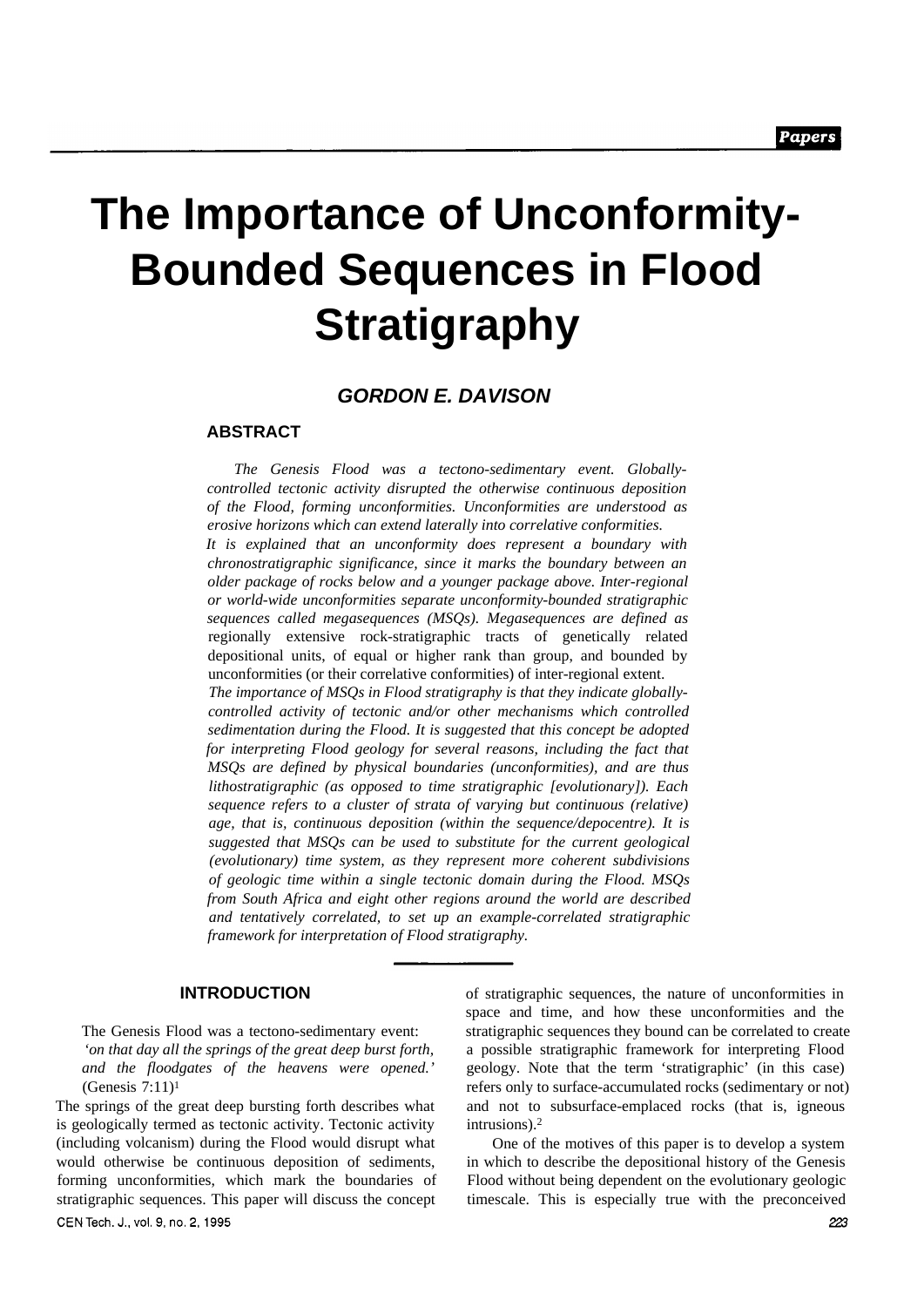generalisation that 'Precambrian' means pre-Flood and the 'Phanerozoic' is equated with Flood deposits. My 8½ years experience with South African geology (especially the 'Archaean' Witwatersrand Supergroup and related rocks) has shown me that this concept does not work in southern Africa — only 25 per cent or so of the stratigraphy would be considered Flood deposits, despite striking depositional similarities of the Precambrian rocks to the Phanerozoic rocks. I propose that we as creationists need to re-interpret the *rocks,* and not the evolutionists' interpretation of these rocks. For this reason, I include in my Flood model 'Precambrian' stratigraphic sequences which are extensive and sheet-like in area and often display syn-tectonic deformation (forming unconformities). While the Day 3 Regression described by Wise3 could explain some 'Precambrian' deposits, it cannot explain the formation of a deposit which was deformed by complex syn-compressional tectonic activity such as the Witwatersrand Supergroup. I envisage that the Day 3 Regression would have been likely characterised by extensional tectonics and plutonic activity (granites), probably forming 'rift/drift' type depositional sequences in a single regressive phase.

A second motivation for abandoning the evolutionary geologic system is highlighted by the work of Holt.4 In investigating the position of the Flood/post-Flood boundary at eight or nine different locations in North America, he placed the boundary at a different evolutionary time level at each location, from the Miocene to Holocene. Austin<sup>5</sup> also places the Flood/post-Flood boundary of the Colorado Plateau region at another time level, at the base of the Wasatch Formation (Eocene). This highlights the inadequacy of using the evolutionary scheme in deducing the Flood's boundaries (and depositional history).

I also consider that the tectonic activity (which includes associated volcanic activity) was a *major* cause in disrupting the otherwise continuous deposition of the Genesis Flood. Tectonic activity would have been a primary cause for eustatic mechanisms. Vail *et al.6* consider that an eustatic change of sea level on a global scale may be produced by a change in the volume of sea water, a change in the shape of the ocean basin, or a combination of both; however, they also consider that 'geotectonic mechanisms' were the major factor affecting eustatic controls on the global scale7 (also see Froede8). Tidal activity during the Flood9 would also be dynamically altered by tectonic activity. Tectonic activity was also a major cause of erosion and unconformity development — a major point in this paper. For these reasons, I emphasise tectonic mechanisms in this paper, but not to the exclusion of other mechanisms.

# **STRATIGRAPHIC SEQUENCES**

The concept of stratigraphic sequences has been developed in the geological literature sporadically over the last 45+ years.10-15 In general, stratigraphic sequences are rock-stratigraphic units traceable over major areas of a continent or sub-continent, and bounded by unconformities (or their correlative conformities) of inter-regional scope.16,17 Sloss<sup>18</sup> originally defined them as equal to, or higher in rank than, a supergroup; modern usage is more general in its application, as shown in the definition of Mitchum *et al*.:

*'A depositional sequence is a stratigraphic unit composed of a relatively conformable succession of genetically related strata and bounded at its top and base by unconformities or their correlative conformities.*' 19

Nevins20 looked at the concept of stratigraphic sequences from a viewpoint of Flood geology, noting several characteristics that supported rapid deposition of sediments such as wide-spread, sheet-like basal sandstones and the graded structure of sediments. More recently, Froede<sup>21</sup> discussed the application of sequence stratigraphy to Flood geology, focussing on eustasy and eustatic mechanisms. To fully understand the importance of unconformity-bounded sequences (UBSs) and their application to Flood stratigraphy, a basic misunderstanding concerning unconformities must be cleared up.

# **UNCONFORMITIES**

An unconformity, in the pure, physical sense, is simply *'A surface of erosion that separates younger strata from older rocks'.*22 The essential feature of an unconformity is a structural discordance, which is represented by an erosional surface. (Thus, a paraconformity is *not* an unconformity.) Often (but not always) an unconformity can be easily recognised by the absence of parallelism between the strata. Strictly speaking, an unconformity is detected when the younger overlying stratum does not 'conform' to the dip and strike of the older underlying rocks;23 often, this relationship can only be determined through regional mapping. Figure 1 offers a good example of this.24 (The megasequence designations given in this figure are described later in the paper.) Three major unconformities are shown in this crosssection. That the Kalahari Group unconformably overlays the Dwyka Group is only obvious from regional mapping, not from the section (see Figure 14 later, where the Kalahari Group unconformably overlies the Hotazel Formation). On the other hand, the Dwyka unconformity is obvious from the section. The Mapedi unconformity is also an obvious feature, its regional extent highlighted by the thrusting event which shows Mapedi rocks overlying the Asbesheuwels BIF, suggesting the erosion or non-deposition of nine intervening formations. Like the Kalahari unconformity, many unconformities are flat-lying, regionally spread-out features. Roth25 observed that the Ochoa/Guadeloupe unconformity in the western USA covers nearly 250,000 km2. Sometimes a lag conglomerate is deposited on top of the unconformity, usually being the remnants of the rock material that was eroded away. At the very least this represents a break in deposition. There would have been several ways to break the pattern of continuous deposition during the Flood: tectonic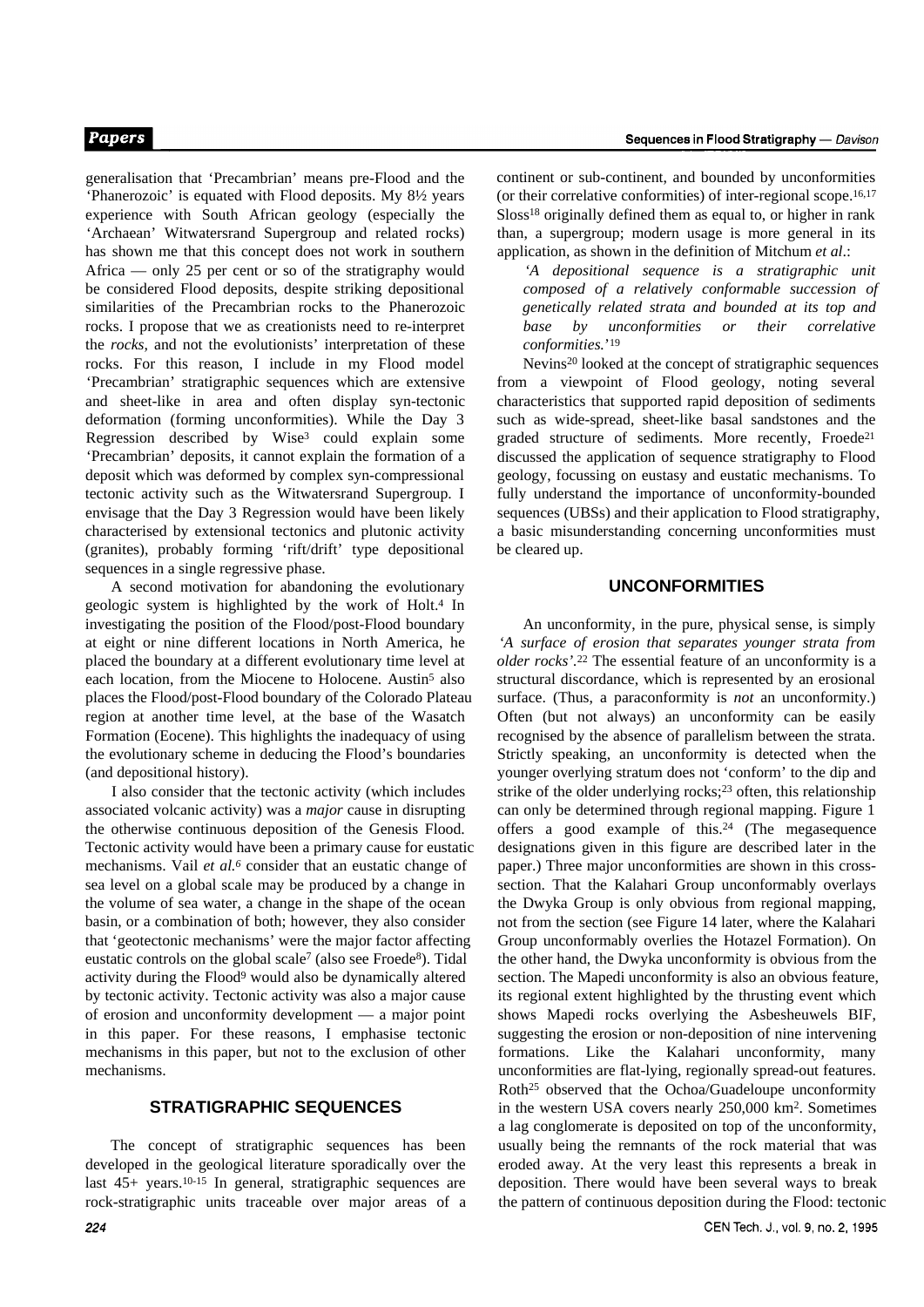movement of the bedrock being deposited on (regional and local), volcanism (related to tectonic activity), massive lunar tides26 (periodic event), eustatic mechanisms, etc. Thus unconformities would indicate the occurrence of one or more of these events which occurred in real time during the Genesis Flood. For example, tectonic movements would cause regional uplift of depositional tracts, which would then be differentially eroded away by hydraulic forces (see Figure 4 later).

This leads to the point that unconformities do have a time significance; this is one of the most contentious issues regarding unconformities because of the huge time gaps inferred for them by uniformitarian geologists. Roth<sup>27</sup> noted that there was no evidence for such large time gaps in most cases. Time gaps of millions of years would have produced gullies, canyons, valleys, etc., which are rarely seen in the rock record (see Figure 2). In the few cases where these features are observed, Roth argues that the *'presence of erosion is not an argument against rapid action. Erosion can occur very rapidly under catastrophic flood conditions.'28* For example, the Dwyka unconformity of South Africa (which covers approximately 600,000 km<sup>2</sup>)<sup>29</sup> cut canyons and valleys of various sizes on its northern flanks. The larger 'Dwyka valleys' are usually formed in areas where faulting and less resistant rock occur in the pre-Dwyka rocks (for example, Hotazel valley — see Figure 1); this combination would have aided the erosion started by the hydraulic action of the Genesis Flood. Roth concluded that as the flat and sub-parallel unconformities seen in the rock record are different from the eroding surfaces of our present earth, unconformities seem to suggest less time — which is readily reconciled with catastrophic models, for example, the Genesis Flood which proposes rapid deposition of these layers and would have bevelled sediments and left flat-lying unconformities. Thus, interpretation of unconformities as representing long periods of non-deposition is solely based on uniformitarian philosophy (for instance, how does one tell the difference between a depositional tract that has been eroded away and non-deposition?).

The other highly debated time issue regarding unconformities is their use as chronostratigraphic markers. While unconformities are not strictly isochronous, neither are they generally diachronous. Diachronous rock units *cut across* time lines (isochrons); unconformities *cut off* time lines. Figure 3 demonstrates this. The proximal and distal edges of the lower basin are eroded between times (3) and



*Figure 1. Cross-section from the Northern Cape manganese field (South Africa) showing three major unconformities. See text for explanation. (After Beukes and Smit,24 Figure 9.)*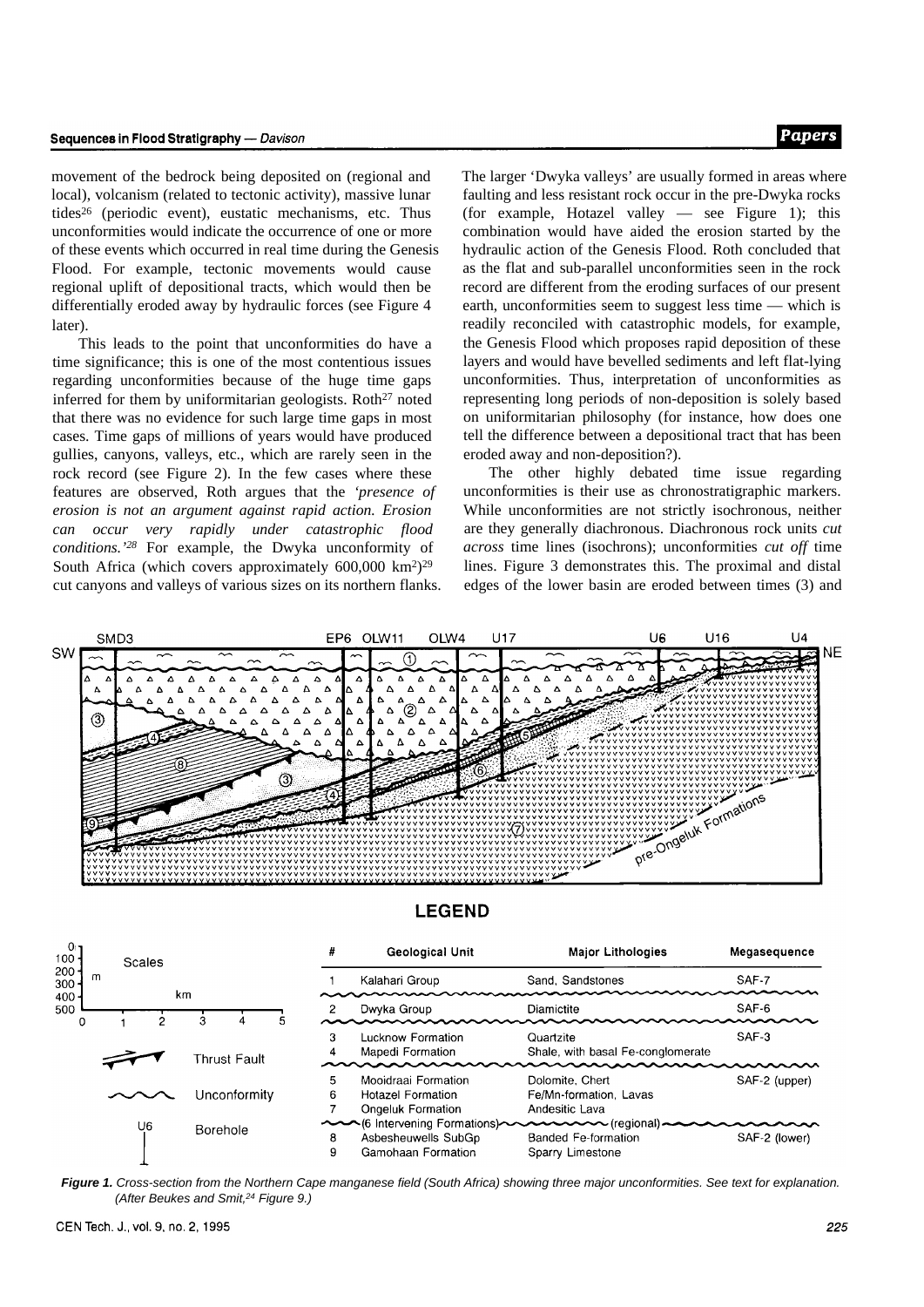(5), forming an unconformity surface. Note that the unconformity cuts off the isochrons (3), (4) and (5), and no sediment deposited during these times is preserved beyond the unconformity. The unconformity is younger than time (3) since it cuts off that isochron; it is older than time (5) since that is the last isochron it cuts off. Thus the unconformity is **heterochronous** (other times),<sup>31</sup> as it represents a variable period of time.32 Since the isochrons

do not travel through the unconformity, it is not diachronous. Another observation is that the upperbounding unconformity of the lower sequence is 'active', since it represents the limit of erosion that affected the sequence. With the resumption of sedimentation in the upper sequence, the upperbounding unconformity of the lower sequence becomes part of the lower-bounding unconformity of the upper sequence. At this point, the unconformity becomes the top of the platform ('bedrock') on which the sediments of the upper sequence are deposited and thus become 'passive'. The time significance of this is that the entire unconformity is no younger than time (5), the oldest time sediments were deposited, despite the intersection of younger isochrons with the unconformity. The basal portion of the upper sequence is timetransgressive from the depocentre out to the proximal and distal portions of the basin. The basal portion of the sequence is diachronous, extending from time (5) in the depocentre to time (9) at the distal end of the basin. But the lower bounding unconformity is not diachronous, as no sediments younger than time (5) are preserved below the unconformity.

Thus an unconformity does represent a chronostratigraphic boundary between an older package of rocks below and a younger package above.33,34 At any **one location** along the unconformity, the rocks below the unconformity are always

#### **Sequences in Flood Stratigraphy —** *Davison*

older than the rocks above it. Diachronous unconformities are rare, if they exist at all, and certainly would be restricted to inter-regional and world-wide unconformities because of the large areal extent necessary to form one (a possible example of a diachronous unconformity is discussed later in this paper). There will be no attempt to resolve this issue in this paper, but one point is offered for thought: one must not mistake the diachronous contacts of the unconformity-

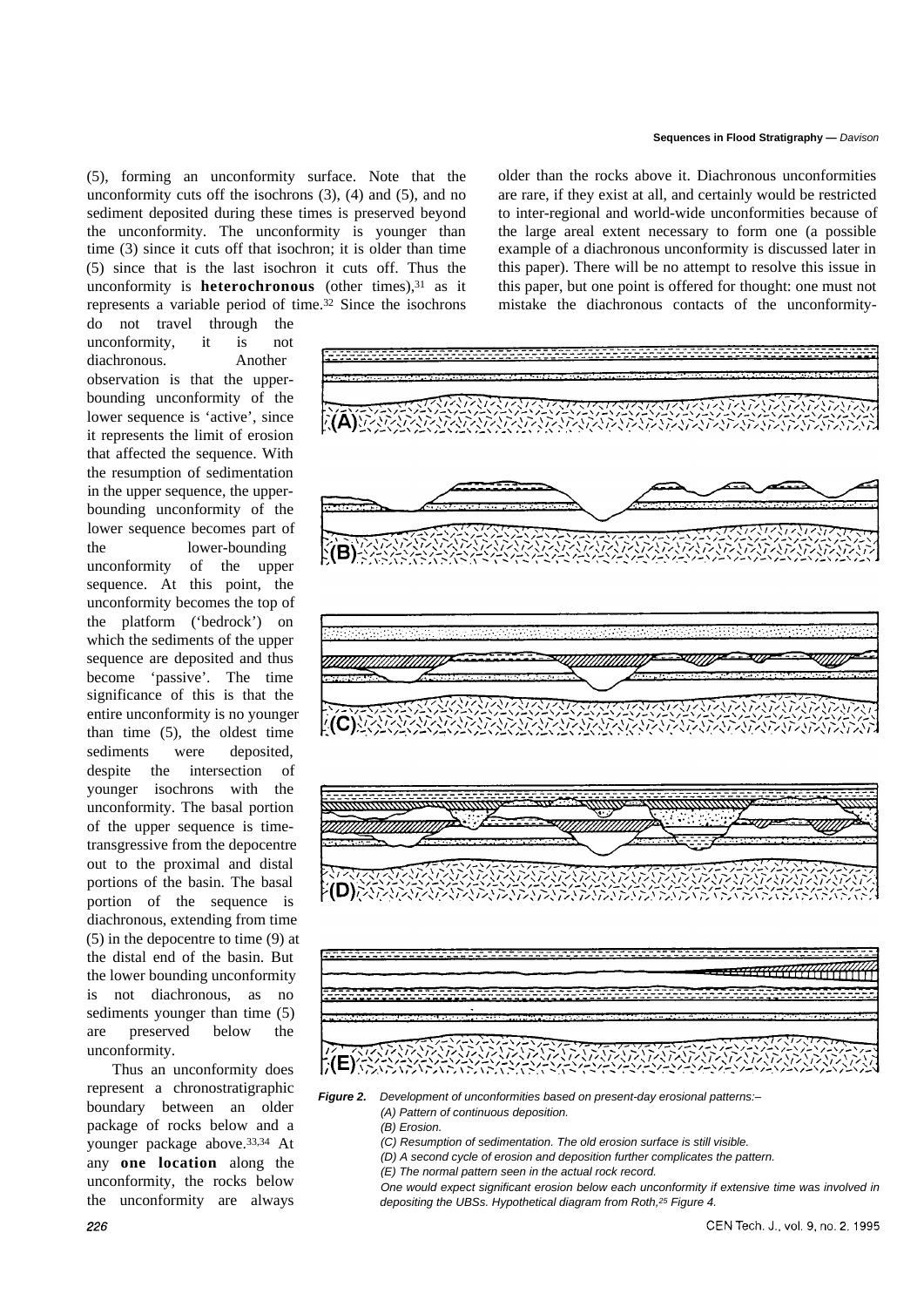#### Sequences in Flood Stratigraphy - Davison

bounded sequence for a diachronous unconformity.35 The deposition of basal transgressive sands are diachronous in nature, but require a pre-existing surface to be deposited on. It is physically impossible to erode and deposit sediment at the same time at the same locality, even under catastrophic conditions; thus locally diachronous unconformities are not possible.

In summary, unconformities indicate geologic events which alter sedimentary patterns of deposition which occur in real time; the geometry of these unconformities would also be influenced by these events. Vail *et al.36* recognised the time significance of unconformities on an inter-regional scale, as they are related to cycles of global eustasy (and

other mechanisms), which are records of geotectonic and other large-scale processes that reflect major events of geologic history. Applied to the Genesis Flood, interregional unconformities would indicate the occurrence of geologic events which were globally controlled at different times during the Flood. With this principle, the broad time significance attached to inter-regional unconformities can be 'quantified'. Exact ages or the length of the time gap need not be known. It may be possible to correlate inter-regional unconformities on a world-wide basis to aid in interpreting the depositional history of the Genesis Flood.

# **CORRELATIVE CONFORMITIES**

Klein37 noted (as have many  $c$ reationists<sup>38</sup>) that many unconformities at some point grade laterally into conformable strata in the depocentre, and the discontinuity disappears. Klein defines the continuous bedding

plane extending from the lateral disappearance of an unconformity as a *correlative conformity,* and uses it as part of a stratigraphic sequence boundary. The correlative conformity can be considered as part of the unconformity with a 'zero' time break; that is, the isochron runs exactly parallel to the 'unconformity'. (Correlative conformities may be diachronous in some cases.) A simplistic example of the formation of a correlative conformity is shown in Figure 4. Sediment flow from the left has deposited three cycles of sediments. At time (4), tectonic movement causes an uplift to the left of the basin; hydraulic forces from the sediment flow erode away previous deposits, creating an unconformity. Tectonic activity stops at the beginning of time (5), allowing accommodation space for the deposition of cycle (5). Cycle (5) unconformably overlays cycles  $(1)$ – $(4)$  on the left side, while conformably overlying cycle (4) on the right side. The unconformity becomes a correlative conformity in the middle. Inter-regional unconformities will have very small (areal) correlative conformities, while local unconformities will have larger correlative conformities.

# **UNCONFORMITY-BOUNDED SEQUENCES**

The importance of UBSs in Flood stratigraphy is that they indicate regionally (or globally)-controlled tectonic or



*Figure 3. Wheeler diagram showing time relationship of unconformities and UBSs. Note that the time-lines intersecting the unconformities from below are earlier (older) than the time-lines intersecting the unconformities from above, and that time-lines do not pass through the unconformities. (From Winter,30 Figure 1).*

other activity which controlled sedimentation during the Flood. Mitchum *et al.39* rated depositional sequences (UBSs) useful in establishing a comprehensive stratigraphic framework because the unit is determined by the physical relations of the strata themselves.

It is suggested that UBSs of inter-regional scope can be used to substitute for the current geological (evolutionary) time system as they represent more coherent subdivisions of geologic time within a single tectonic domain during the Flood.40 The significance of this is that it may be possible to correlate unconformity-bounded sequences whose bounding unconformities are inter-regional or world-wide. Both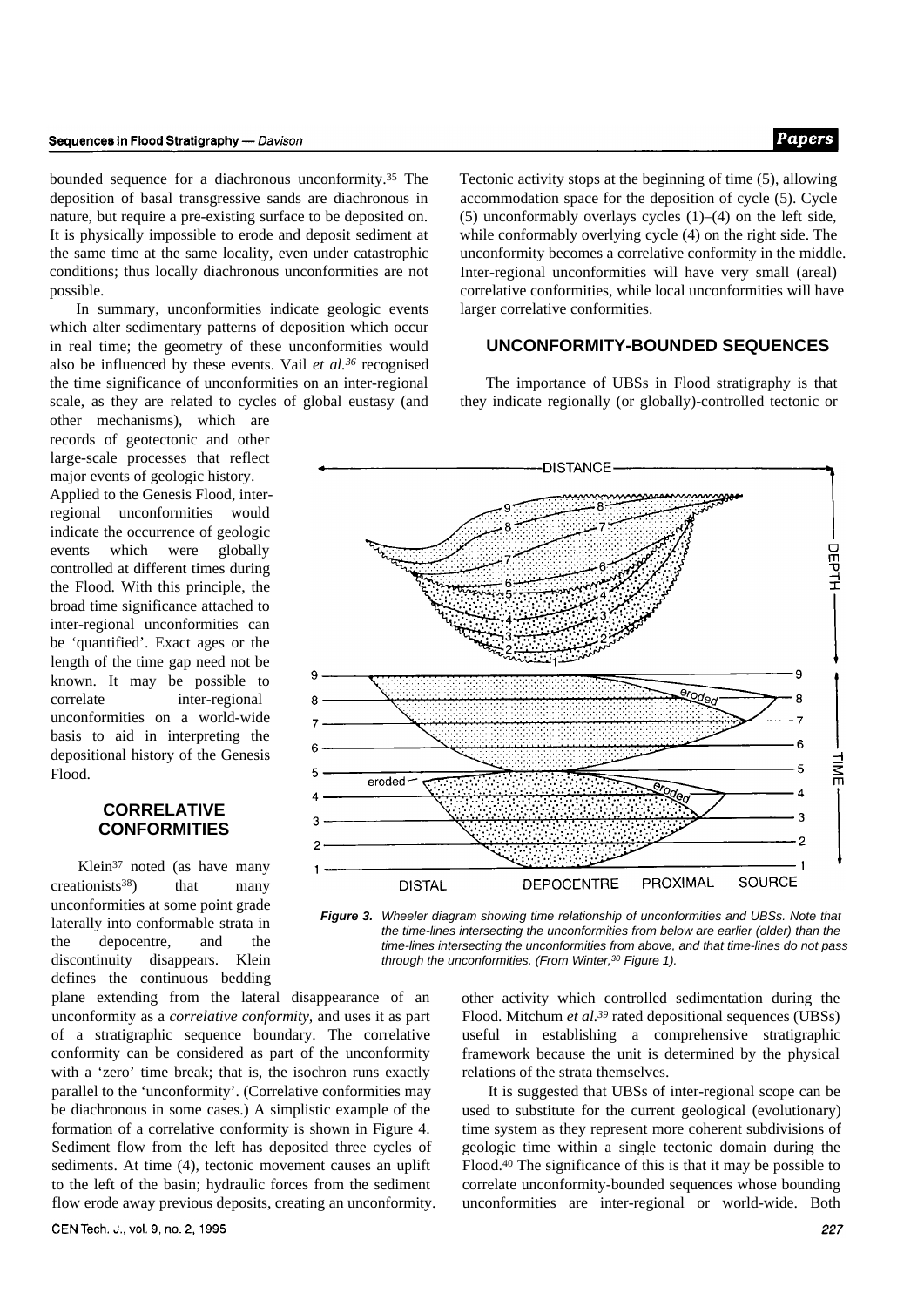Morton<sup>41</sup> and Ager<sup>42</sup> documented the trend in the geologic record in which certain types of lithologies are more prominently deposited during certain geologic periods. Ager called this the *'Phenomenon of the Persistence of Facies'<sup>43</sup>* without offering any explanation as to why this occurs. One of Morton's conclusions was *'that since global systems of rock deposition exist, the deposition of the geologic column must be globally controlled.*' <sup>44</sup> Sloss, in his classic paper, recognised six inter-regional unconformities on the North



*Figure 4. Example of the formation of a correlative conformity (see text for details).*

American craton and described six sequences between them (the Sauk, Tippecanoe, Kaskaskia, Absaroka, Zuni and Tejas sequences).45 In a later paper, Sloss demonstrated synchronous depositional patterns on both the North American craton and the Russian Platform, suggesting that the depositional patterns are controlled by *'some more complex global mechanism'.*<sup>46</sup> **It is suggested that this global mechanism was the global processes of the Flood (for example, the 'breaking up of the great deep' —**

> **tectonic activity with associated volcanism).** The hypothesis put forth here is that at certain discrete points in time during the Flood, sedimentation was disrupted on a global level and interregional or world-wide unconformities were produced, thus forming UBSs of inter-regional scope which should be correlatable on a global scale. It is suggested that this concept be adopted for interpreting Flood geology for the following reasons:

- (1) UBSs are defined by physical boundaries (unconformities), that is, they are lithostratigraphic (as opposed to time stratigraphic [evolutionary]);
- (2) each sequence represents the spatial and temporal distribution of a complete depositional 'cycle', that is, a geologic history;<sup>47,48</sup> and
- (3) each sequence refers to a cluster of strata of varying but continuous (relative) age, that is, relatively continuous deposition (within the sequence/depocentre).49,50

Nevins<sup>51</sup> made several general observations of Sloss's sequences which would support their use as Flood stratigraphic units:–

- (1) The basal sandstones and conglomerates are sheet-like and widespread, indicating that flood conditions once prevailed. There is no modern example of these sandstones.
- (2) The sandstone strata generally differentially truncate preceding strata.
- (3) Many sequences have graded structure (coarse to fine, clastic to chemical); reverse grading is also possible.
- (4) The bounding unconformities are also wide-spread.

These general observations hold true with most UBSs seen around the world, thus making the study and correlation of UBSs a good tool for the development of a stratigraphic framework for, and the depositional history of, the Genesis Flood.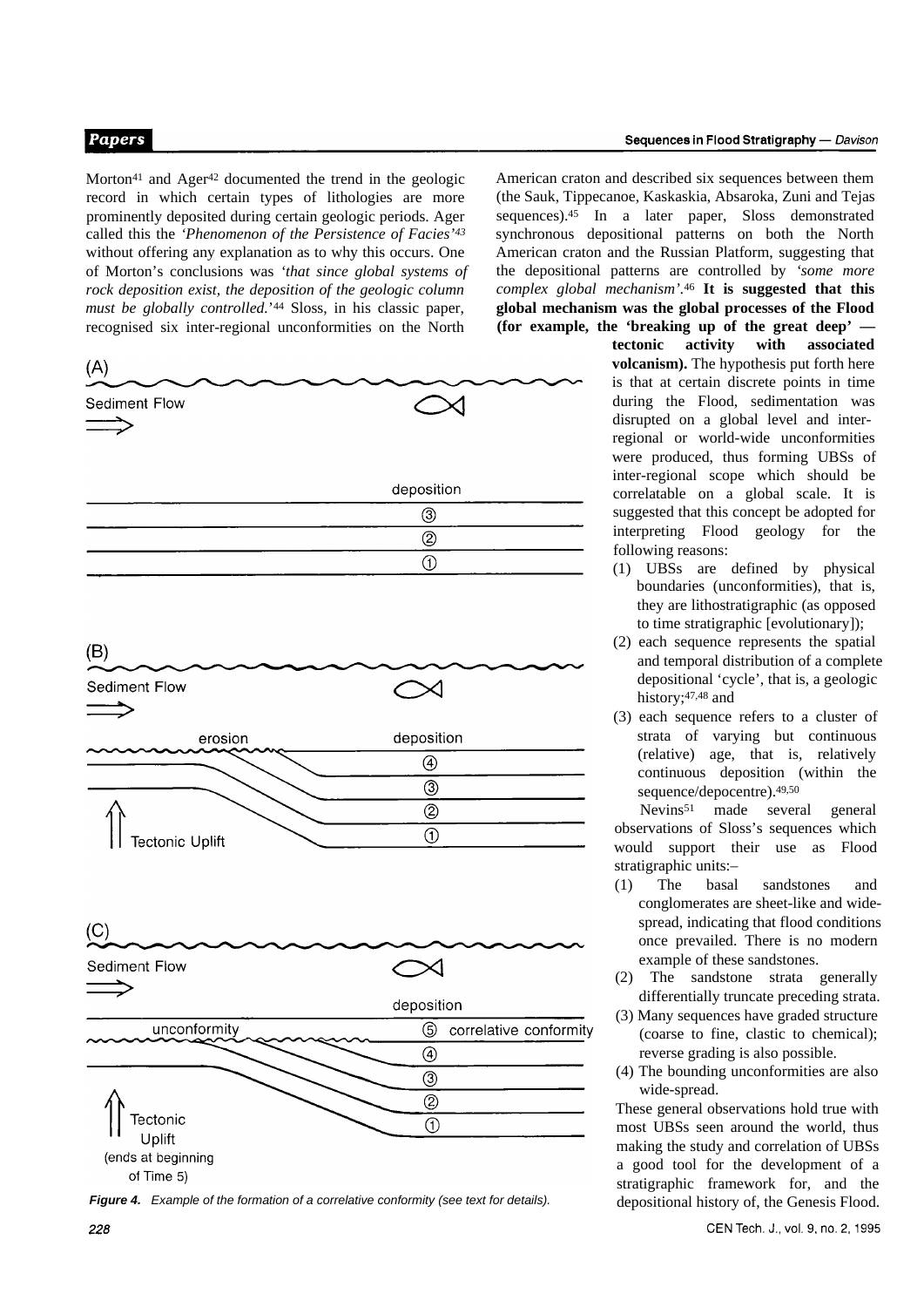# **SEQUENCE HIERARCHY AND MEGASEQUENCES**

In order to stratigraphically correlate these UBSs, a hierarchy of sequences is necessary to aid proper correlation. A plethora of terms have been proposed or used in the relevant literature,<sup>52</sup> but nothing has been officially defined.

A suggested hierarchy is set out here for further discussion:–

Megasequence

Sequence (super- and sub-)

(Lithostratigraphic Ranks)

The term Megasequence (abbreviated MSQ) has been previously defined in terms of Flood stratigraphy by Austin and Wise, and is reserved for the top classification within this suggested hierarchy. They define a megasequence as:

*'a regionally extensive package of sediments bounded above and below by unconformities of inter-regional extent. It is typical (but not universal) that a megasequence is a fining upward, coarse-to-fine sequence of clastics capped by carbonates. It is also typical that megasequences include a package of formations of group status or above.*' 53

There are several problems with this definition, mainly with the restrictive terminology. Primarily, the description of a megasequence as *'a fining upward . . . sequence . . . capped by carbonates'* is impossible to apply in southern Africa as carbonate rocks are relatively rare (especially inland). The one megasequence with extensive carbonates has them at the bottom of the megasequence. It is suggested that this statement not be included in the definition (especially since it is 'not universal'). Additionally, the term 'sediments' excludes volcanic rocks, which are stratigraphic and can be included in a megasequence. I would like to offer the following definition of a megasequence for consideration:

*'A megasequence is a regionally extensive rockstratigraphic tract of genetically related depositional units, of equal or higher rank than group, bounded by unconformities (or their correlative conformities) of inter-regional extent.'*

The term 'rock-stratigraphic tract' is used rather than sediments, as it is inclusive of all surface-accumulated rocks: sedimentary, volcanic, or other. I have included the term 'genetically' because of the importance of the general related origin of rocks within the megasequence package: a set of related mechanisms occurred during a period of the Flood which led to the depositional pattern observed. This is an important part of the usefulness of megasequences — the interpretation of the depositional history of that part of the Flood. The term 'rank' is used rather than 'status' because the term 'group' is a lithostratigraphic rank. While some megasequences will be bounded entirely by unconformities, some megasequences will be bounded by unconformities with correlative conformities; thus the inclusion of the term in the definition.

The term sequence has also been defined by Austin and Wise in terms of Flood stratigraphy:

*'A sequence is a package of sediments bounded above and below by unconformities.*' 54

Again, the term 'sediments' is restrictive; additionally, I would like to embellish the definition with some terms from the Mitchum *et al.55* definition of depositional sequence to emphasise the usefulness of sequences in establishing a stratigraphic framework<sup>56</sup> for a region (as previously discussed). I would like to offer the following definition of a sequence (in the context of Flood stratigraphy) for consideration:

*'A sequence is a rock-stratigraphic tract composed of a relatively conformable succession of depositional units bounded by unconformities or their correlative conformities.'*

Unconformities of local to sub-regional extent can occur within a sequence, thus the requirement that the rocks only be relatively conformable (that is, it is likely that these rocks would be conformable in the depocentre). The requirement that the rocks be genetically related has been dropped to allow the grouping of 'non-related' formations into a UBS; this type of sequence may stand alone outside of a megasequence, and more than likely to be only of local to regional extent. However, it is typical in most cases that a sequence of rocks will be genetically related. The prefixes *super-* and *subcan* be used with the term sequence to expand the hierarchy.

Below the rank of sequence no further hierarchy is suggested with regard to units with chronostratigraphic significance. It is suggested that the appropriate lithostratigraphic ranks be used in subdividing a sequence (other than 'subsequence'). The term 'cycle' has been used in other schemes, but it is a very over-used term, and used on a variety of scales; it has been recommended to me that the term not be used.

# **DESCRIPTION OF THE MEGASEQUENCES OF SOUTH AFRICA**

Megasequences (MSQs) are defined by identifying major (erosive) unconformities in the geological column and then looking at the rocks between them, such as lithologic similarities within the sequence, and related origins of sedimentation and depositional patterns. The regional extent of the strata must be considered, as well as its spatial relationship between the overlying and underlying strata. Table 1 gives the stratigraphic units informally assigned to each MSQ in South Africa (SAF). Spatial relationships of these MSQs are shown in Figures 5 and 6. Stratigraphic sequences are usually numbered from the top down;57 however, it is easier to discuss the MSQs in terms of depositional history, so they are numbered accordingly here and the first MSQ discussed will be SAF-1, the oldest identifiable MSQ in South Africa. What follows is a description, and not a formal definition, of the megasequences of South Africa. Space does not allow for formal definitions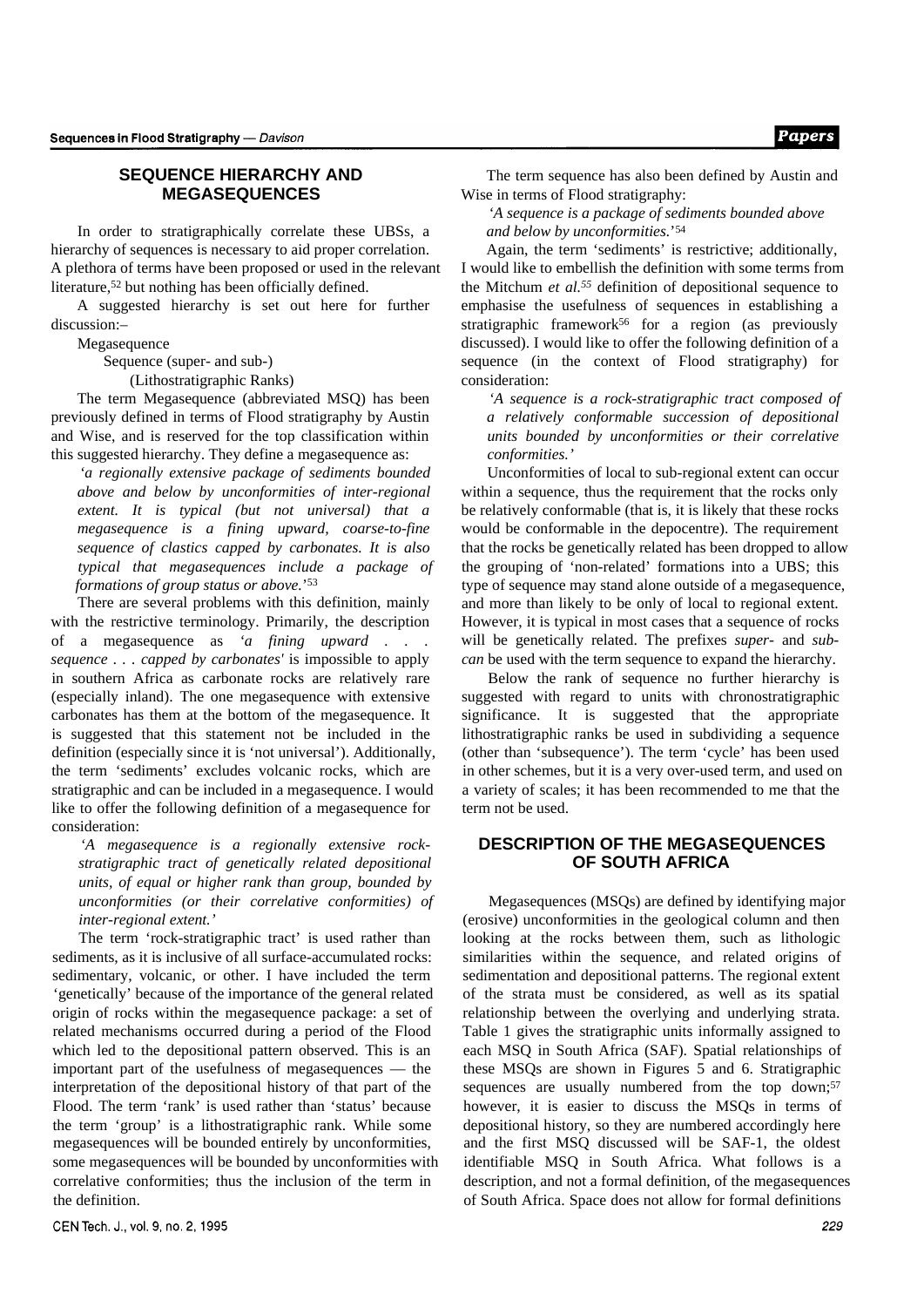at this time, and the purpose of this section is to set up a MSQ framework for South Africa that can later be correlated with other MSQ frameworks around the world as an example at the end of this paper. More rigorous definitions of the South African MSQs will be forthcoming. Also note that tectonic controls (or lack of them) on sedimentation are emphasised for the various megasequences, and are briefly

summarised. Unless otherwise footnoted, the data for the South African megasequence interpretation following is based on the SACS,<sup>58,59</sup> Tankard *et al.*,<sup>60</sup> and Visser.<sup>61</sup>

Below SAF-1, within the Kaapvaal Craton, are deformed greenstones and sediments, such as those in the Barberton Greenstone Belt. While stratigraphic relationships can be determined within an individual greenstone belt (for example,



*Figure 5. Map of South African megasequence distribution (note: Bushveld Igneous Complex ignored).*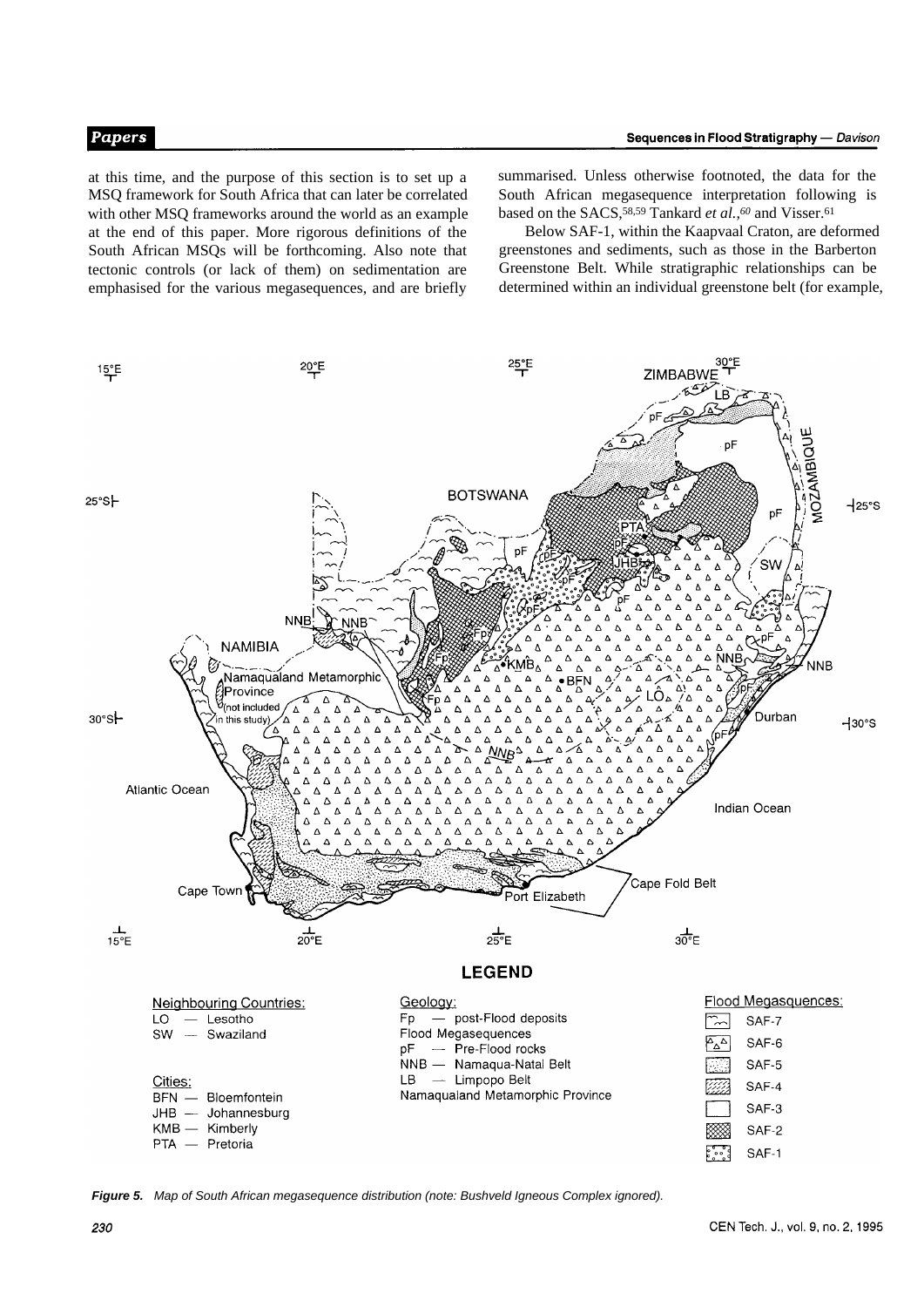| <b>MSQ</b>                                                                                                                                                                                                                                                                                                                                                                                                                             |                                                        | <b>TECTONICEVENTS</b>                                                           |                                            |                                                                      |
|----------------------------------------------------------------------------------------------------------------------------------------------------------------------------------------------------------------------------------------------------------------------------------------------------------------------------------------------------------------------------------------------------------------------------------------|--------------------------------------------------------|---------------------------------------------------------------------------------|--------------------------------------------|----------------------------------------------------------------------|
|                                                                                                                                                                                                                                                                                                                                                                                                                                        |                                                        |                                                                                 |                                            |                                                                      |
| SAF-7                                                                                                                                                                                                                                                                                                                                                                                                                                  | Sandveld Group<br>Uitenhage Group                      | Uplift of continents;<br>Regression of Flood waters<br>(Psalms 104?)<br>Rifting |                                            |                                                                      |
| SAF-6                                                                                                                                                                                                                                                                                                                                                                                                                                  | (Karoo volcanics)<br>Karoo Sequence                    | Suurberg Group                                                                  |                                            | Initial Rifting<br>Uplift of Cape Fold Belt<br>global tidal effects? |
| post-Flood (Fp)<br>Various isolated continental and shelf deposits<br>Algoa Group<br><b>Bredasdorp Group</b><br><b>Zululand Group</b><br>SAF-5<br>Cape Supergroup<br>SAF-4<br>Nama Group<br>Kliphenwal Group (?)<br><b>Malmesbury Group</b><br>SAF-3<br>Olifantshoek Sequence<br>SAF-2<br>Rust de Winter Formation<br><b>Transvaal Supergroup</b><br>Ventersdorp Supergroup<br>SAF-1<br>Witwatersrand Supergroup<br>(?) Dominion Group |                                                        | <b>Natal Group</b>                                                              |                                            | 'quiescent' period?<br>regional uplift: Kaapvaal Craton              |
|                                                                                                                                                                                                                                                                                                                                                                                                                                        |                                                        | Schoemans Poort Fm<br>Kango Group                                               | <b>Gamtoos Formation</b><br>Kaaimans Group |                                                                      |
|                                                                                                                                                                                                                                                                                                                                                                                                                                        |                                                        | <b>Waterberg Group</b>                                                          | Soutpansberg Group                         | NNB collisional event/Kheis Orogeny?<br>(rifting in NE)              |
|                                                                                                                                                                                                                                                                                                                                                                                                                                        |                                                        | Loskop Formation<br>(now includes Grigualand West Sequence)                     | <b>Glentig Formation</b>                   | Limpopo Belt collisional event?                                      |
|                                                                                                                                                                                                                                                                                                                                                                                                                                        |                                                        | <b>Buffelsfontein Group</b><br>Pongola Supergroup                               | <b>Wolkberg Group</b>                      | Rifting<br>Limpopo Belt collisional event?<br>Rifting                |
| Pre-Flood<br>rocks (pF)                                                                                                                                                                                                                                                                                                                                                                                                                | <b>Barberton Sequence</b><br><b>Murchison Sequence</b> | Marydale Group<br>other greenstone belt rocks                                   | Kraaipan Group                             | (sedimentation from Day 3<br>Regression? [Wise <sup>3</sup> ])       |

*Table 1. South African Megasequences.*

the Barberton Sequence), relationships between greenstone belts are more difficult to determine. These greenstone sequences are interpreted here to be highly deformed pre-Flood sedimentary and volcanic rocks originally deposited during the Day 3 Regression described by Wise.<sup>62</sup> As these are not considered Flood deposits, they will not be discussed further.

The MSQ SAF-1 is described as the rocks that overlie an inter-regional unconformity cut into the pre-Flood crystalline basement and underlie an inter-regional unconformity at the base of the MSQ SAF-2 (and younger MSQs). The MSQ is comprised of the Dominion Group, Witwatersrand Supergroup, the Pongola Supergroup, the Ventersdorp Supergroup, and the Wolkberg and Buffelsfontein Groups. The Pongola Supergroup is considered to be the lateral (distant) correlative of the Witwatersrand Supergroup and the Dominion Group.63 The inclusion of the Dominion Group is uncertain at this point because of the argument that the lavas within the group may be subaerial — this is still under investigation. It is presently included based on its correlation to the Pongola Group. The predominant lithologies of this megasequence are arenaceous quartzites, conglomerates (many mineralised), and mafic and felsic lavas. The Dominion, Witwatersrand and Pongola all contain basal conglomerates, and iron-rich (magnetic) shales (slates) are common in the Witwatersrand and Pongola



*Figure 6. North-south sectional diagrammatic cartoon showing the general distribution of South African megasequences.* [Note: SAF-4, -5, and -6 (Suurberg Group) all outcrop in the Cape Fold Belt - see Figure 5].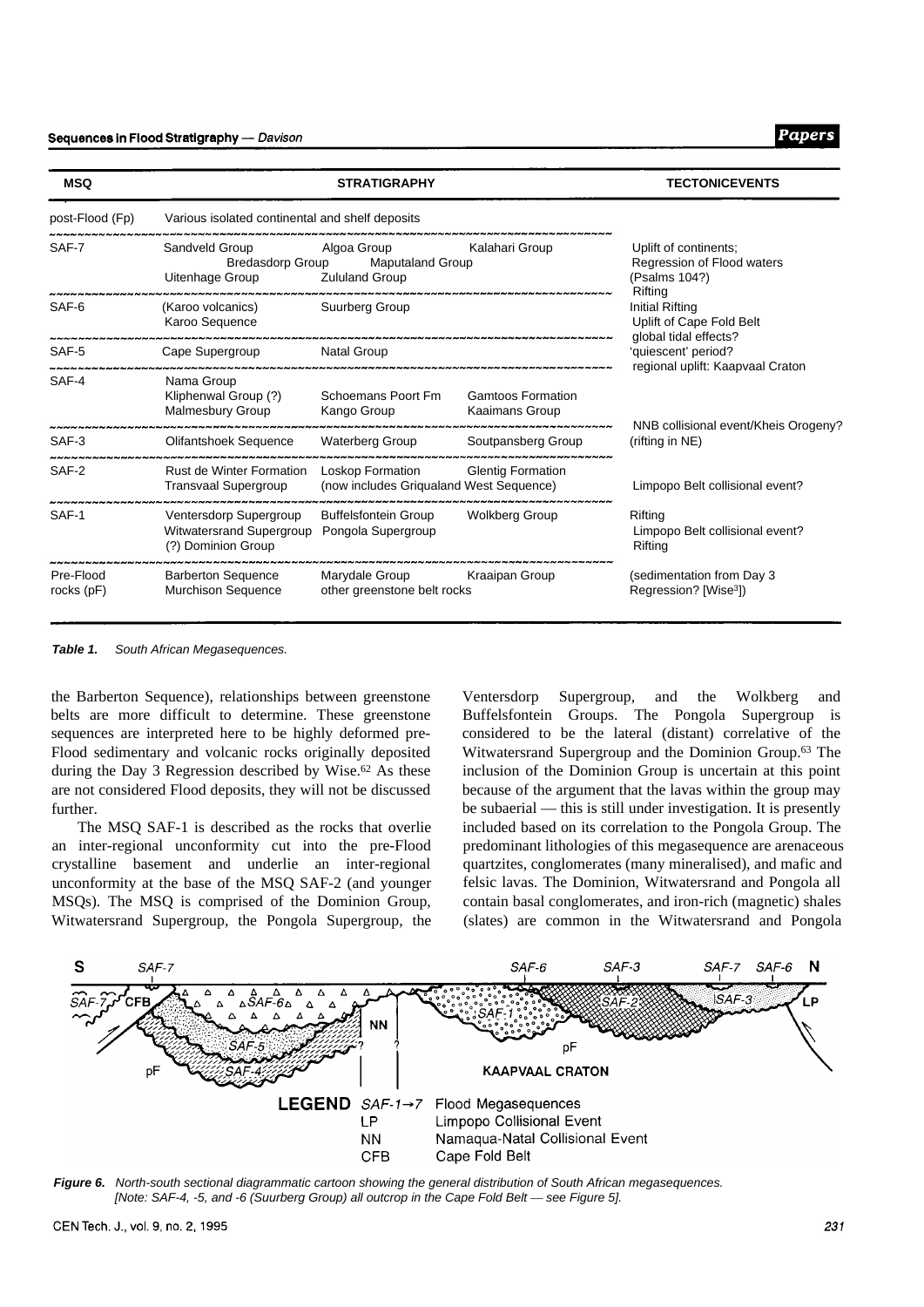While all of the units within



*Figure 7A. Sedimentary structures in the Witwatersrand Supergroup (SAF-1)* — *trough cross-bedding (5–10 cm high) in the south-dipping Brixton Formation quartzites of Johannesburg (Gauteng Province, South Africa).*

Supergroups. Carbonates are extremely rare in this megasequence (minor limestones in the middle Ventersdorp, siderite in the magnetic shales). The rocks of SAF-1 have been regionally metamorphosed (variably) up to greenschist

facies; apparent grade of metamorphism is more likely due to stratigraphic variations in the original mineral compositions of the rocks rather than the depth of burial and/or the degree of regional geothermal heating.64 Deposition of the Dominion Group was due to rifting ('the breaking up of the great deep'?), while compressional tectonic activity (the Limpopo Belt?) is thought to have played a role in the deposition of sediments in the Witwatersrand and Pongola Basins. Rifting and the development of half-graben basins was dominant during the deposition of middle Ventersdorp sediments. The upper Ventersdorp, Buffelsfontein and Wolkberg volcano-sedimentary successions appear to be lateral equivalents of each other, as they seem to be deposited in a NE-SW trending trough across the Kaapvaal Craton.

implication of this observation is that if rain first occurred only at the Flood (previous to the Flood mist rose out of the ground to water the earth<sup>66</sup> — Genesis 2:5-6), then these rocks must be considered Flood-deposited (or later — but

Ventersdorp Supergroup (the Sodium Group — now part of the Platberg Group) at five different stratigraphic levels. The



*Figure 7B. Sedimentary structures in the Witwatersrand Supergroup (SAF-1)* — *ripple marks (casts only) in the south-dipping Orange Grove Formation quartzites of Johannesburg.*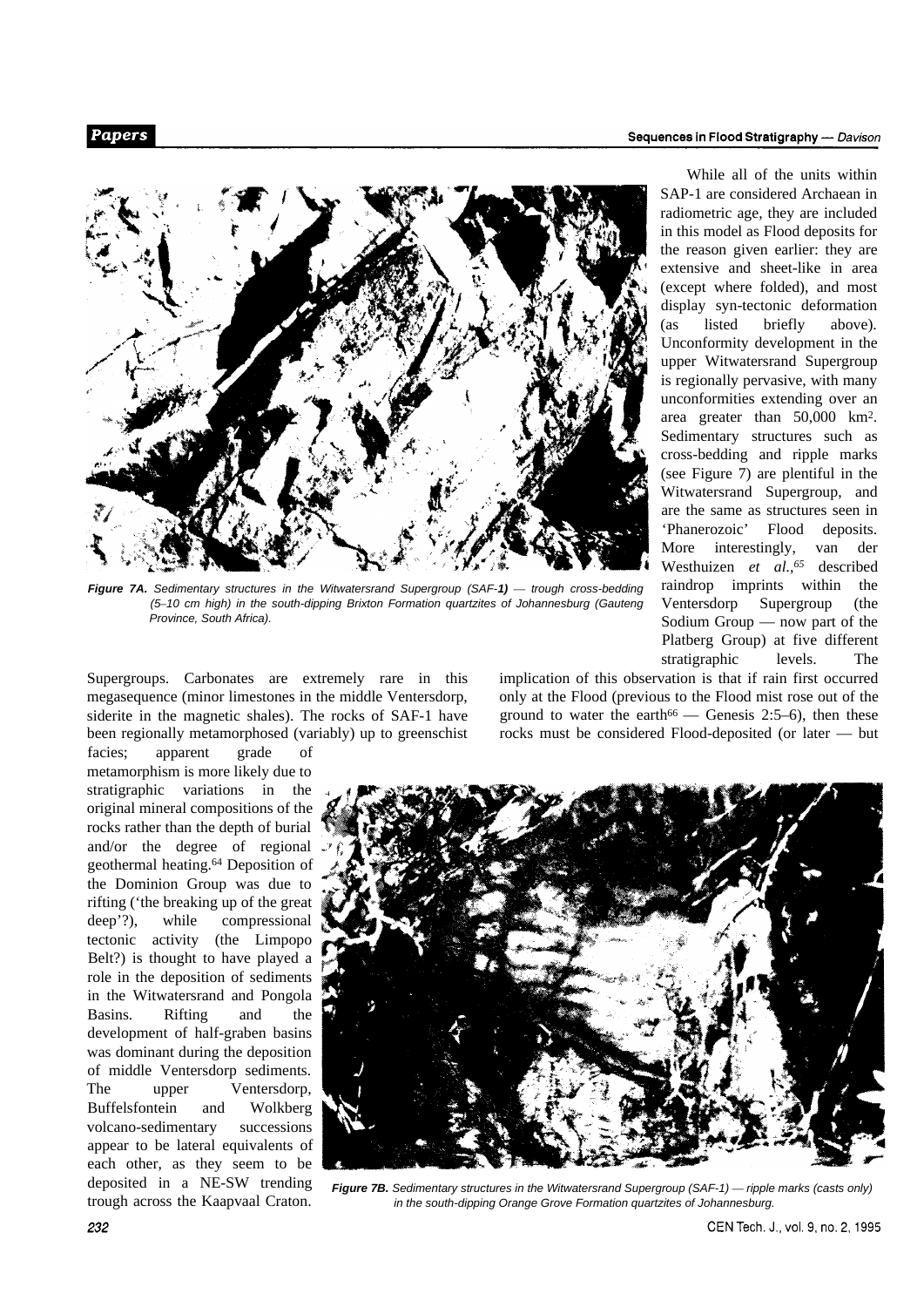#### Sequences in Flood Stratigraphy - Davison



*Figure 8. Stromatolite colonies in the Chuniespoort Group dolomites of the Transvaal Supergroup (SAF-2), near Sudwala Caves in the Eastern Transvaal Province. 'Bedding' is horizontal in this perspective (author for scale: 1.79 m/5 ft 10 inches).*

that doesn't make sense). Also implied by this observation is that some sort of mechanism allowed for repeated brief subaerial exposure of the deposits during the Flood. Further support for these rocks being Flood

deposited is the recognition of organic carbon ('kerogen') in Witwatersrand rocks,<sup>67</sup> implying that organic material was buried and matured within the Witwatersrand Basin. Regional metamorphism would have destroyed any fossil imprints. (See Snelling for further discussion of 'Precambrian' Flood deposits.68)

A simple lithologic description of the pre-Flood/Flood boundary is difficult to do here because of the complexity of the deposits. The 'Vendian (Eocambrian) doubletillite' described by Wise does not exist in southern Africa, and therefore cannot be used as a stratigraphic marker. In the central Kaapvaal Craton, the base of the Flood stratigraphic column is represented by the Dominion Group, which has one basal sedimentary formation (with a CEN Tech. J., vol. 9, no. 2, 1995

schists and phyllites to the south, as the Pongola Basin approaches the Namaqua-Natal Metamorphic Belt. Neither the Dominion Group nor the Pongola Supergroup are known



*Figure 9. Banded iron formation in the Asbesheuwels Subgroup of the Transvaal Supergroup (SAF-2) west of Kuruman, Northern Cape Province. Bedding is dipping slightly west (right).*

basal boulder-conglomerate) and two upper volcanic formations which progressively onlap onto the basement until the Vredefort Dome, where only the upper volcanic formation is represented. At Johannesburg, the Dominion Group is not represented and the basal quartzites (with a lag conglomerate at the base) of the Orange Grove Quartzite Formation (see Figure 7B), representing the base of the Witwatersrand Supergroup, rest on a pre-Flood granitic basement. In the eastern Kaapvaal Craton, the base of the Flood stratigraphic column is represented by the Pongola Supergroup. Its basal formations are composed of quartzites in the north, with the development of basal arkosic layers towards the centre; the basal quartzites grade into quartz-sericite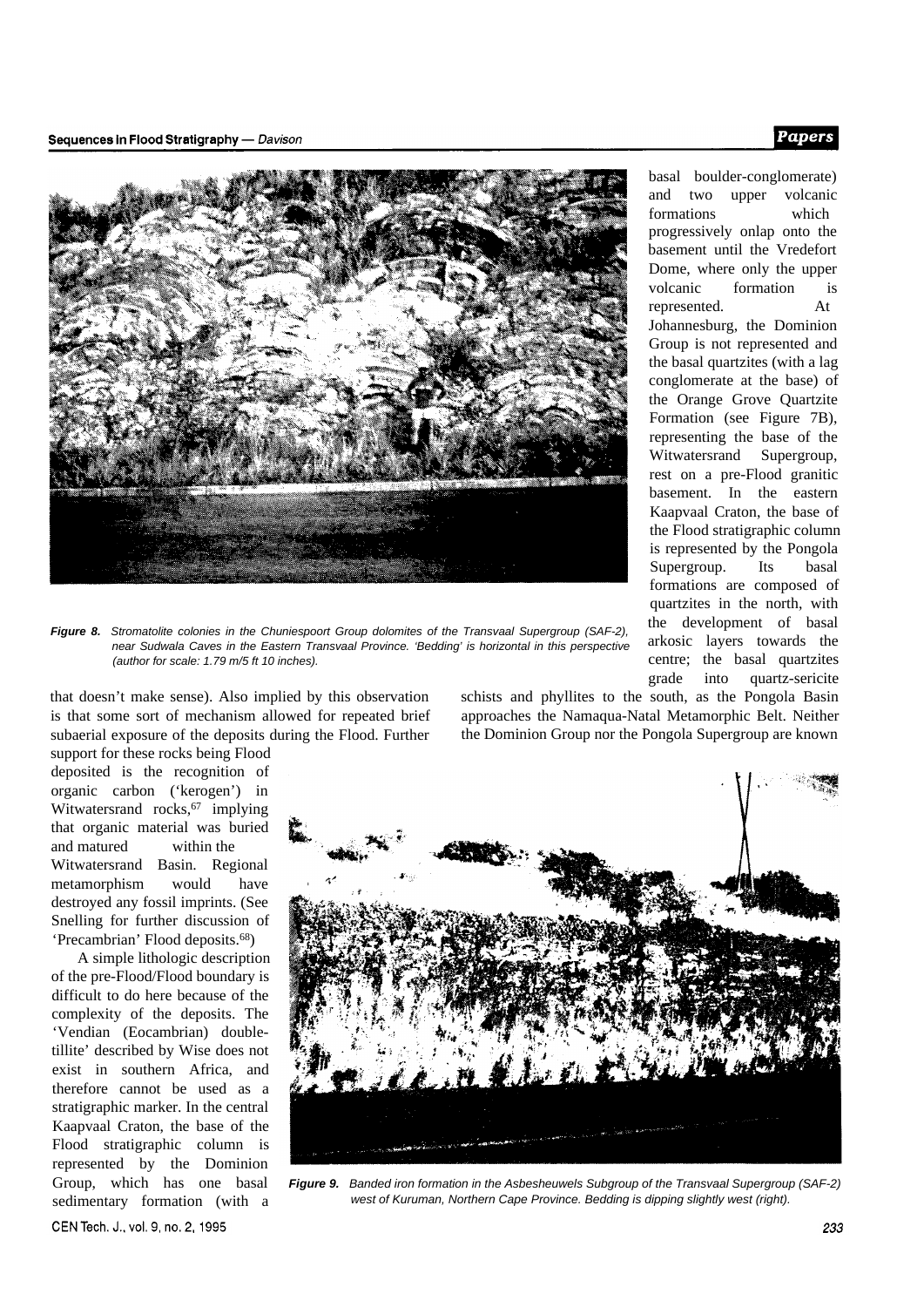

*Figure 10. Johnson's model of the formation of a diachronous unconformity. The schematic cross-section is parallel to the margin of the basin. (A)– (E): Uplift (crustal flexure) proceeds progressively from left to right, forming a diachronous unconformity. a–g represent chronostratigraphic units. (F): A 'Wheeler diagram' representation of the situation depicted in (E). The diagonal shading denotes periods of erosion and/or non-deposition. Note that units d–f occur on both sides of the unconformity. Also note that at any one vertical location, the rocks above the unconformity are younger than the rocks below the unconformity.*

to be represented in the western Kaapvaal Craton, where the oldest rocks mapped are the sedimentary and volcanic rocks of the middle and upper Ventersdorp Supergroup.

MSQ SAF-2 is described as the rocks that overlie an inter-regional unconformity cut into the rocks of MSQ SAF-1 and the pre-Flood basement, and underlie the inter-regional unconformity at the base of the MSQ SAF-3. MSQ SAF-2 is comprised of the Transvaal Supergroup (which now includes the Griqualand West Sequence)<sup>69</sup> and a few ungrouped formations which stratigraphically lie between the Transvaal Supergroup and the Waterberg Group (see Table 1). Lithologically, SAF-2 begins with basal conglomerate formations (the Black Reef in the east and the Vryburg in the west). This is followed by a 'chemical' sequence of carbonate rocks (mainly dolomite) with stromatolite fossils (see Figure 8) and massive banded iron formations (see Figure 9). (See Austin for a discussion on Flooddeposited carbonate rocks.70) A regional unconformity lies between this sequence and the overlying sequence of clastic rocks (with minor andesitic volcanics), the Pretoria Group, which is then capped by felsic volcanics and clastic sediments. The 'chemical' sequence is thought to have been deposited during a tectonically quiescent period, while the Pretoria Group is now claimed to be the foreland basin of the Limpopo Orogeny by Cheney and Winter.71 The felsic volcanism is thought to be in response to extensional tectonics (that is, continued 'breaking up of the great deep'). The overlying sedimentary formations are considered by SACS to be the 'final sedimentary phase of the Transvaal Basin'.

MSQ SAF-3 is described as the rocks that overlie an inter-regional unconformity cut into the rocks of MSQ-2 (and older) and underlie an inter-regional unconformity which separates the rocks of SAF-3 from younger megasequences. The unconformity at the base of SAF-3 is a *possible* example of a diachronous or timetransgressive unconformity (older in the west and younger in the east). In the west, the basal rocks of SAF-3 rest unconformably on the rocks of the lower part of SAF-2 (see Figure 1), while in the centre a full succession of Transvaal Supergroup (SAF-2) rocks are preserved. The SAF-3 basal unconformity rests on pre-Flood rocks in the northeast, where SAF-2 and SAF-1 rocks are unrepresented. The base of the central Waterberg Basin (SAF-3) may be a correlative conformity, and the basal SAF-3 rocks in the northeast may be younger than those in the centre; the basal rocks in the southwest are thought to be older. This possibility needs to be investigated further. Johnson72 presented a model (see Figure 10) which illustrates one possible way a diachronous unconformity could develop, envisaging a regional crustal flexure migrating from left to right (west to east?). While the model has possible applications here, one must note that the lithologies above and below the SAF-3 basal unconformity are very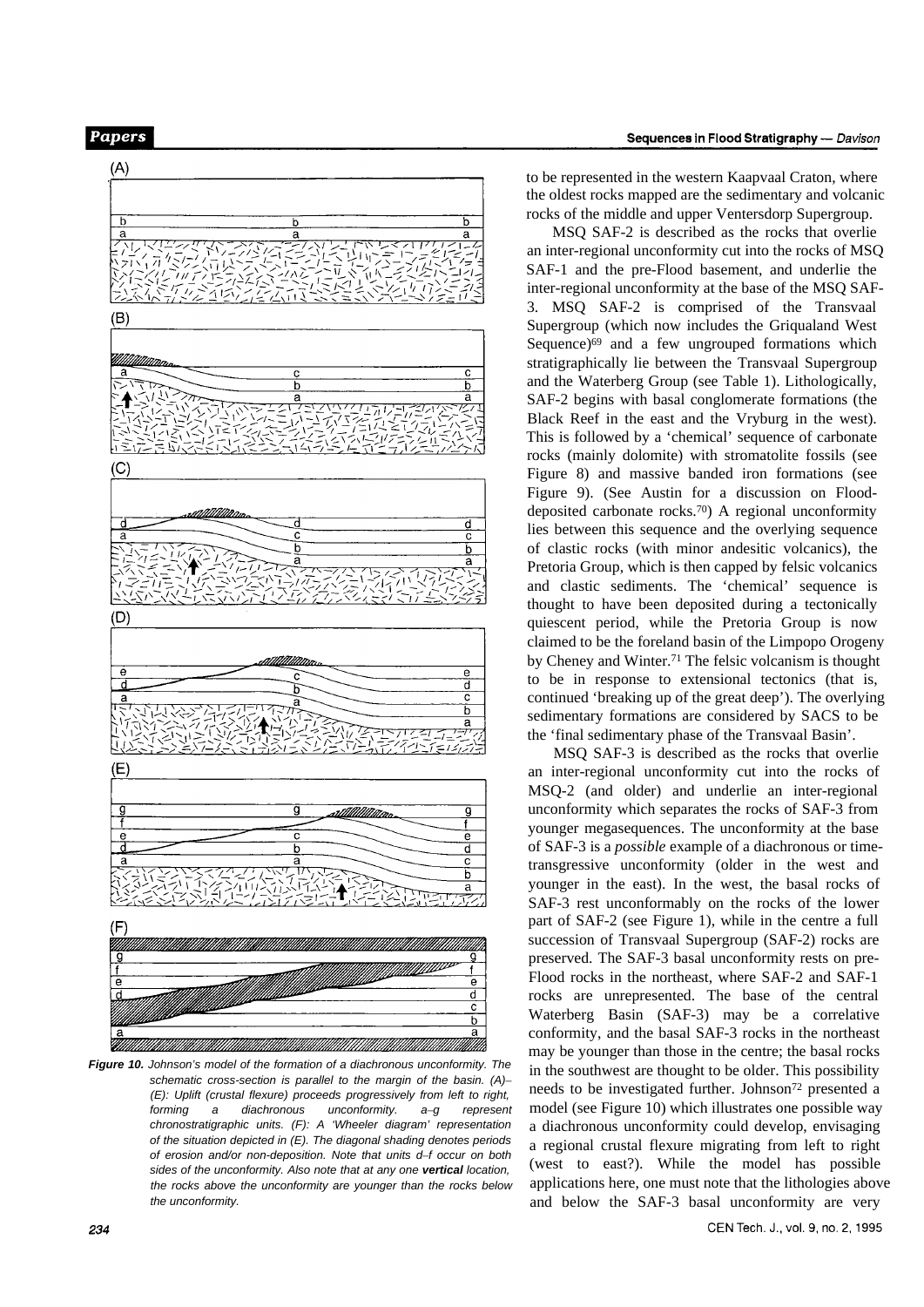

*Figure 11. 'Red bed' quartzites of the Volop Subgroup of the Olifantshoek Sequence (SAF-3) southwest of Olifantshoek, Northern Cape Province. The structure pictured is a tightly folded anticline, with the bedding steeply-dipping eastward on the left side and steeply-dipping westward to vertical on the right (Kheis Fold Belt).*

Belt (NNB) may have also uplifted the northern portions of the Kaapvaal Craton, causing a commencement of erosion of SAF-3. Sedimentation apparently shifted to the south of the NNB at this point in time during the Flood, with minor onlaps of sediments over the NNB to the west.

The MSQ SAF-4 is described as the rocks that overlie an inter-regional unconformity cut into the basement rocks (of uncertain age) south of (or across) the NNB and underlie an interregional unconformity at the base of MSQ SAF-5. Aside from the Nama Group, the rocks of SAF-4 (Table 1) all outcrop in the Cape Fold Belt. SAF-4 is a poorly defined MSQ because the bases of many of the units are unobserved, and the relationship between units is uncertain, with two exceptions. The first

different before trying to assign any time equivalence across the unconformity.

MSQ SAF-3 is comprised of the Olifantshoek Sequence in the southwest, the Waterberg Group in the centre, and the Soutpansberg Group in the northeast (in a graben structure). The introduction of red bed deposits into the geologic column in South Africa occurs in SAF-3, and is the predominant lithology of the MSQ (see Figure 11). Both the Olifantshoek Sequence and the Soutpansberg Group have basal conglomerates or greywackes (diamictites); however, the Waterberg Group has several basal units, with lithologies ranging from felsic volcanics (non-SAF-2) to conglomerates and greywackes to shales. Deposition of SAF-3 sediments is thought to occur due to crustal subsidence, except in the northeast where extensional tectonics dominated.

The tectonic event that created the Namaqua-Natal Metamorphic CEN Tech. J., vol. 9, no. 2, 1995



*Figure 12. Interbedded sandstones and shales of the basal portion of the Table Mountain Group at Chapman's Peak, Cape Town (Western Cape Province). The fault throw is about 1 metre. The Table Mountain Group is the basal group of the Cape Supergroup (SAF-5).*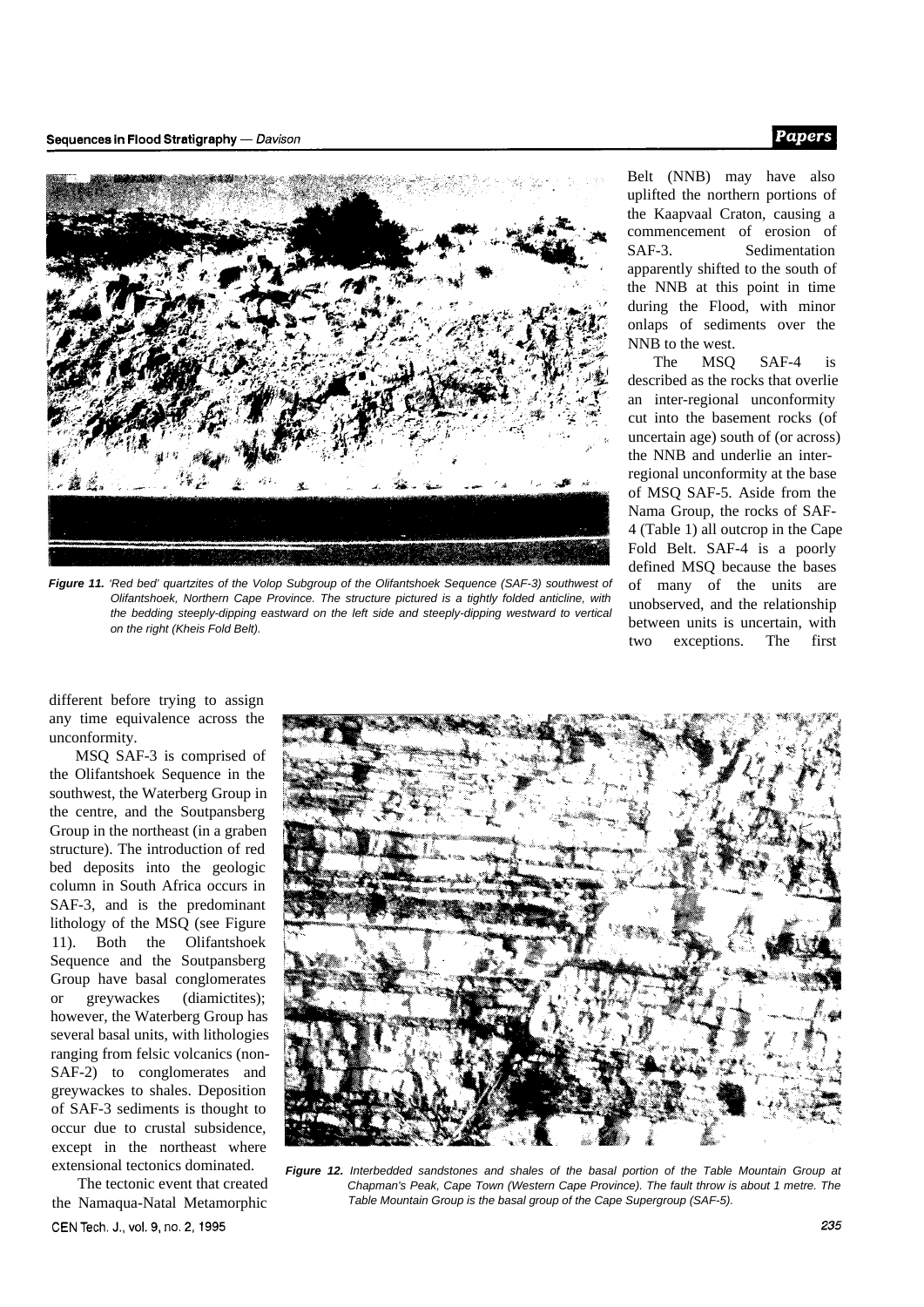

*Figure 13. Faintly-bedded diamictite of the Dwyka Group (SAF-6) near Douglas, Northern Cape Province. Note the 1 metre-diameter boulder embedded in the diamictite, deposited by a debris flow (Oard73). The SAF-6 basal unconformity is clearly seen here, with the Dwyka diamictite overlying a stromatolitic dolomite belonging to the lower SAF-2 megasequence. The striations on the 'SAF-2 pavement' are thought to be caused by boulders dragged by the debris flow.*

an inter-regional unconformity at the base of the MSQ SAF-6 (and younger MSQs). SAF-5 is comprised of the Cape Supergroup in the west and south, and the Natal Group in the east. SAF-5 is entirely comprised of clastic rocks, with the predominant rock type quartz arenites (sandstones). Figure 12 shows the interbedded sandstones and shales near the base of the Cape Supergroup. Basal beds of SAF-5 are conglomeratic in the north and

east, and coarse and/or immature sandstone in the south. This may be interpreted as a tectonically quiescent period during the Flood. Tidal or eustatic activity may have played a greater role in the formation of this MSQ than tectonic activity.

The MSQ SAF-6 is described as the rocks that overlie an interregional unconformity cut into the rocks of SAF-5 and older MSQs and underlie an inter-regional unconformity at the base of MSQ SAF-7. The basal unconformity of

exception is that the Schoemans Poort Formation lies unconformably on the Kango Group; the second is that the Klipheuwels Group unconformably overlies the Malmesbury Group. The Schoemans Poort Formation was at one time correlated with the Klipheuwels Group on lithological grounds; that correlation is not used at present. Otherwise, SAF-4 is a grouping of pre-SAF-5 rocks south of the NNB, deemed younger than the SAF-3 rocks. The Nama Group, composed primarily of clastic rocks, is better understood because of greater exposure. It unconformably overlays rocks of the Namaqualand Province and the NNB, and contains a basal conglomerate or pebbly sandstone. The Nama Group strata are thought to be the youngest rocks of SAF-4.

MSQ SAF-5 is described as the rocks that overlie an inter-regional unconformity cut into the rocks of SAF-4 and older rocks, and underlie



*Figure 14. Basal sandstones and caliche breccia deposits of the Kalahari Group (SAF-7) unconformably overlying the Hotazel Formation (manganese ore) of the SAF-2 megasequence at Mamatwan Mine, Northern Cape Province. This locality is 27 km southeast of the cross-section of Figure 1, where the SAF-7 basal unconformity overlies the Dwyka Group (SAF-6). Glauconite was identified in the caliche breccia.*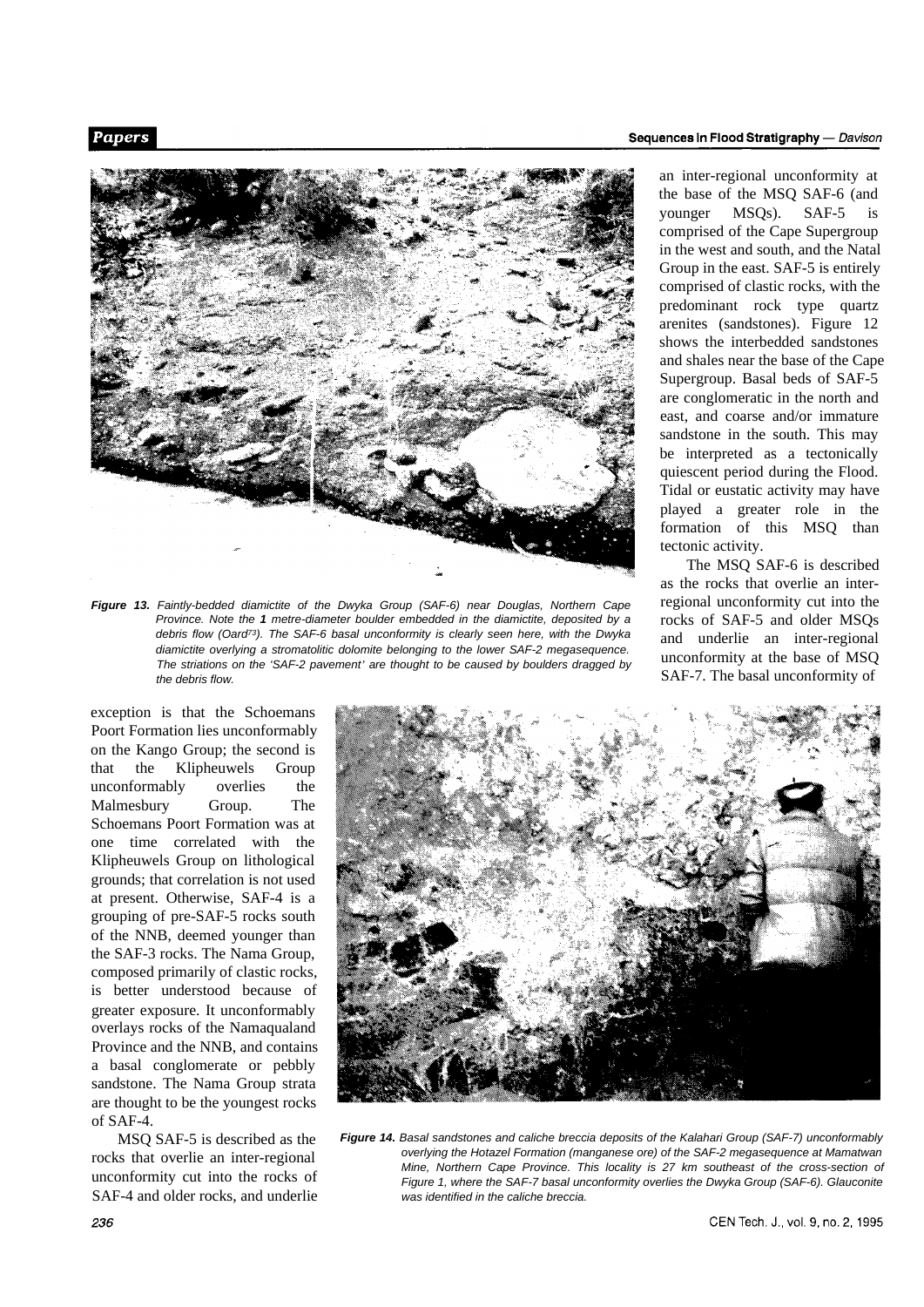SAF-6 cuts across all of the previously described MSQs (SAF-1 to SAF-5) and pre-Flood rocks. Extensions of SAF-6 continue northward into the southern African subcontinent. SAF-6 is comprised of the Karoo Sequence and the Suurberg Group. The major lithology in SAF-6 is mudstones, and are often associated with lenticular sandstones. The Dwyka Group, at the base of SAF-6, is composed primarily of diamictites (see Figure 13). These diamictites are interpreted to represent massive turbidite flows73 from northern sources (uplift?), and reach thicknesses of 600-750 metres in the southern Cape region. Uplift of the Cape Fold Belt to the south is probably responsible for much of the sedimentation of the middle and upper Karoo, and for erosion of older MSQ rocks. SAF-6 is capped by the flood basalts of the Drakensberg and Lebombo Groups (Karoo) and the Suurberg Group (in the Cape Fold Belt); these seem to have been associated with continental uplift and initial rifting (to form the ocean basins?).

The MSQ SAF-7 is described as the rocks that overlie an inter-regional unconformity cut into the rocks of SAF-6 and older MSQs and underlie an inter-regional (world-wide?) unconformity which is interpreted to have formed by the cessation of sedimentation at the end of the Flood (in offshore areas, this unconformity may have a correlative conformity, as sedimentation would have continued, albeit at a much slower rate). SAF-7 is composed of various geological formations and groups which lie along the coastal regions of South Africa (see Table 1), and the cratonic Kalahari Group, which occupies a relative low region in the mid-continent plateau of southern Africa (1000 m [3300 ft] above mean sea level). Figure 14 shows the unconformable contact of the Kalahari Group on the Hotazel Formation of SAF-2 *(cf.* Figure 1). The base of the Kalahari Group consists of basal sandstones, gravels, and caliche breccia. Glauconite, normally a marine clay mineral, was identified at this site in the caliche breccia, suggesting a subaqueous origin for these rocks. The upper sands of the Kalahari Group are interpreted (at this time) as reworked Flood deposits. The major rock types in SAF-7 are sandstones and shales, with limestones only abundant at certain localities (for example, the southern Cape coast). Both the Zululand and Uitenhage Groups have basal conglomerates. Regression of the Flood waters off of the continent and rift tectonics are thought to have played a major role in the deposition of sediments of this MSQ.

Above the inter-regional/world-wide unconformity which forms the top of MSQ SAF-7 in South Africa are isolated post-Flood (Fp) continental and offshore deposits (see Figure 5). While the Flood/post-Flood boundary is not well defined along the coast of South Africa at this time, post-Flood deposits further inland are easy to identify due to their local nature, and the ability to describe their depositional history using present-day processes. Examples of these deposits are the calcretes formed in the Northern Cape Province (derived from SAF-2 dolomites), various terrace and river gravel deposits, peat and sand deposits associated with warm springs (for example, the Florisbad Formation), and post-Flood river

fill deposits (for example, the Virginia Sand Formation, in which a fossilised specimen of *Mammuthus subplanifrons* was found). Cave deposits are also included as post-Flood; many deposits, such as the Sterkfontein Formation, contain australopithecine and hominid faunal fossils. The 'age' of the Flood/post-Flood boundary is different from location to location, ranging from Pliocene to Holocene on the evolutionary scale. Along the coast of South Africa, the Flood/post-Flood boundary is not well defined at this time, partially due to the lack of research and partially due to SACS' present re-shuffling of stratigraphic assignments and the introduction of new formation names along the coast. Hopefully, this situation will be rectified in the next couple of years.

Post-Flood deposits generally cannot be grouped into a megasequence due to their local and non-genetic relationship with respect to each other. Offshore deposits may possibly be grouped into sequences — if they are unconformity bound. In cases where deposition is still occurring (for example, fluvial deposits), sequences cannot formally be defined as there is no upper bounding unconformity.

# **MEGASEQUENCE CORRELATION**

The next step is to analyze major MSOs of the Phanerozoic and Precambrian of several sub-continental locations around the world and attempt to correlate these MSQs with each other. Eight additional sites have been chosen (based on the local availability of published data):–

North American Craton (Mid-continent, Gulf Coast and

Atlantic Coast) Europe: Russian Platform Western Europe Scotland Arabia/Persian Gulf West Africa South Australia South China Sea

The relevant literature available for each region was reviewed and bounding unconformities selected for the megasequences as could best be determined from the literature. A re-occurring problem in this exercise was the dependence on others' evolutionary-based interpretations certainly not the ideal for trying to do a Flood-based interpretation, but often it couldn't be helped. Thus what is presented is an interpreted framework of megasequences. The major purpose for which they were developed was to create an example of megasequence correlation which involved real geology, rather than using a purposely perfect, fictional example with bogus data. **It must be stressed that what follows is an initial working model with room for improvement (especially by local geologists).** Summaries of the selected regions follow.

#### **North American Craton (NA)**

Table 2 lists the Flood MSQs proposed for North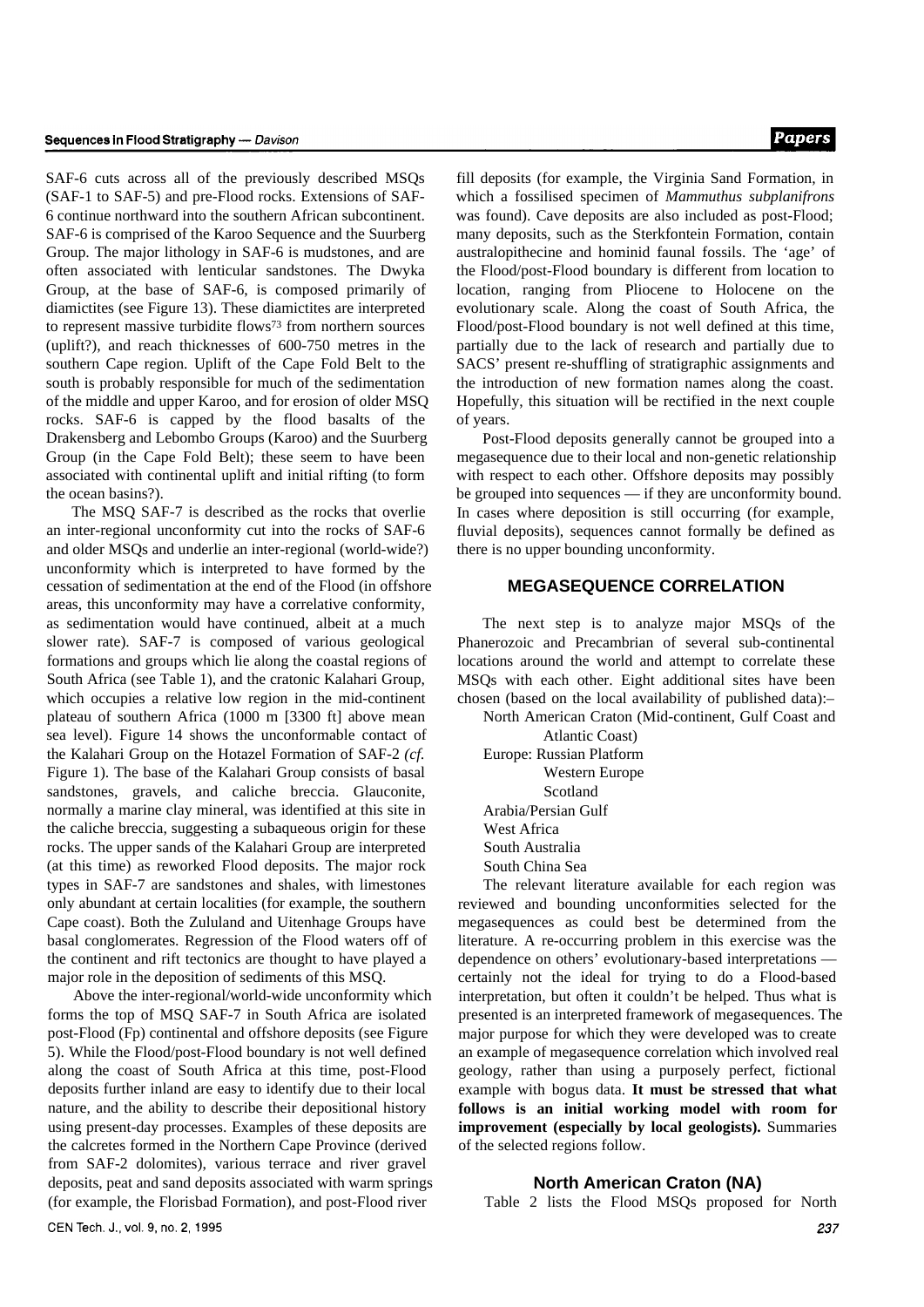America. Sloss's<sup>74</sup> sequences are used; Precambrian depositional sequences are also included,75-79 for reasons given in the introduction. Wise previously defined the pre-Flood/ Flood boundary as the base of the 'Vendian (Eocambrian) double-tillite'<sup>80</sup> in North America, mainly based on the preserved (macro-) fossil record. Unfortunately, this definition is not correlatable world-wide (for example, Southern Africa). Wise has not dealt satisfactorily with the massive volume of Precambrian sequences deposited in areas outside the USA (for example, greater than 900,000 km3 in South Africa alone), not to mention the complex syn-tectonic activity which accompanied deposition — and all this would have had to happen in less than 24 hours. It is also my conjecture that the pre-Flood/Flood boundary will occur at different stratigraphic (evolutionary) 'ages' from location to location (similar to the Flood/post-Flood boundary.<sup>81</sup>)

I have included the 'Precambrian' Grand Canyon Supergroup as a Flood deposit based on Snelling's argument,  $82$ the fossil record within the supergroup (albeit disputed), and my own bias (as discussed earlier). This is not to say that Austin's argument<sup>83</sup> is invalid, or that NA-1 and NA-2 are definitely Flood deposits; this is simply an interpretation, whose purpose is to show that Precambrian depositional sequences can be fitted into a Flood stratigraphic framework.

MSQ NA-2 has been informally named the 'Skookumchuk' based on a suggestion by Bally *et* al.<sup>84</sup> (following Sloss' practice of naming sequences after Native American tribes), derived from their observation that the

| MSQ         | <b>STRATIGRAPHY</b>                                                                                                                                            |  |  |  |  |
|-------------|----------------------------------------------------------------------------------------------------------------------------------------------------------------|--|--|--|--|
| NA-8        | <b>Tejas Sequence</b>                                                                                                                                          |  |  |  |  |
| NA-7        | Zuni Sequence                                                                                                                                                  |  |  |  |  |
| NA-6        | Absoroka Sequence                                                                                                                                              |  |  |  |  |
| NA-5        | Kaskaskia Sequence                                                                                                                                             |  |  |  |  |
| <b>NA-4</b> | <b>Tippecanoe Sequence</b>                                                                                                                                     |  |  |  |  |
| NA-3        | Sauk Sequence                                                                                                                                                  |  |  |  |  |
| <b>NA-2</b> | 'Skookumchuk' Sequence: Purcell 'Series' (e)<br>Grand Canyon Supergroup (a)<br>Catactin, Swift Run, and Lynchburg Formations (b)<br>Keweenawan Supgergroup (c) |  |  |  |  |
| <b>NA-1</b> | Mazatzal, Hess Canyon, Adler, and Hondo Groups (a)<br>Grenville Group (b) Gouldburn Supergroup (d)                                                             |  |  |  |  |
| рF          | Vishnu Schists (a) Peddlar and Lovingston Formations (b)<br>Marquette Flange Supergroup (c)                                                                    |  |  |  |  |
|             | $(d)$ - Slave Province<br>(a) — Colorado Province<br>(b) - Grenville Province<br>(e) — 'Beltian'<br>(c) — Superior Province                                    |  |  |  |  |

*Table 2. North American Megasequences.*

| MSQ         | <b>STRATIGRAPHY</b>                               |
|-------------|---------------------------------------------------|
| RP-9        | Quaternary<br>Tertiary (Eocene?)                  |
| <b>RP-8</b> | Tertiary (Palaeocene)<br>Cretaceous (Coniacian)   |
| RP-7        | Cretaceous (Tutonian)<br>Cretaceous (Hauterivian) |
| RP-6        | Cretaceous (Valanginian)<br><b>Upper Jurassic</b> |
| <b>RP-5</b> | Lower Jurassic<br>Triassic                        |
| $RP-4$      | Permian<br>Devonian                               |
| RP-3        | Silurian                                          |
| RP-2        | Ordovician<br>'Eocambrian'                        |
| <b>RP-1</b> | Serdobskian                                       |
| рF          | 'basement' rocks                                  |

*Table 3. Generalised MSQ correlation for the Russian Platform.*

Purcell Series (Canadian Rockies) is unconformitybounded. They also interpreted the upper-bounding Windermere Unconformity to be due to effects from the Grenville Orogeny — which occurred on the other side of North America. Thus eight MSQs are here suggested to exist on the North American craton.

#### **Europe**

This region was difficult to work in as most of the stratigraphic geology and correlation is based on chronostratigraphy rather than lithostratigraphy.<sup>85</sup> Generalised MSQ correlations were constructed for three localities in Europe, using the evolutionary time scheme to indicate the location of inter-regional unconformities.

# **Russian Platform (RP)**

Table 3 shows the generalised MSQ correlation for this region; nine MSQs were interpreted. Data sources used were Nalivkin, 86 and Sahagian and Jones.<sup>87</sup>

# **Western Europe (WE)**

Table 4 shows the generalised MSQ correlation for the Paris Basin, English Channel, Central British Block, and the North Sea. Note the variable positions of correlated unconformities in evolutionary time.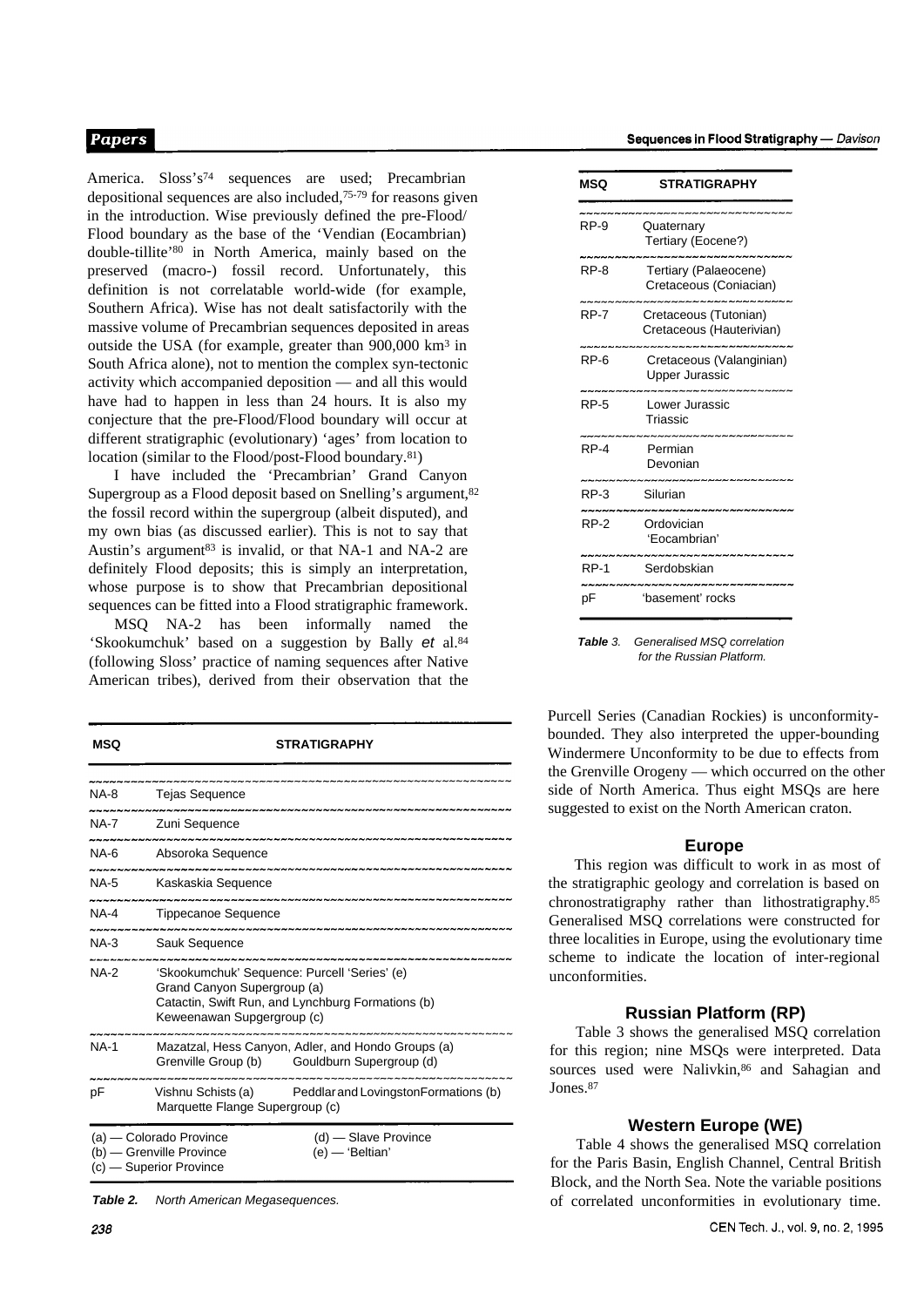| <b>MSQs</b> | <b>STRATIGRAPHY</b>                          |                                              |                                                                 |  |  |  |  |
|-------------|----------------------------------------------|----------------------------------------------|-----------------------------------------------------------------|--|--|--|--|
|             | <b>Paris Basin</b>                           | <b>English Channel</b>                       | <b>Central British Block/</b><br><b>North Sea</b>               |  |  |  |  |
| WE-8        | Quaternary<br>Tertiary (Palaeocene)          | Quaternary<br>Tertiary (Eocene)              | Quaternary<br>Tertiary (Palaeocene)                             |  |  |  |  |
| <b>WF-7</b> | Cretaceous (Maastr.)<br>Cretaceous (Conian.) | Tertiary (Palaeocene)<br>Cretaceous (Albian) | Cretaceous (Maastr.)<br>Cretaceous (Cenom.)                     |  |  |  |  |
| WE-6        | Cretaceous (Turonian)<br>Cretaceous          | Cretaceous (Aptian)                          | Cretaceous (Albian)<br>Cretaceous                               |  |  |  |  |
| <b>WE-5</b> | Jurassic<br>Permian                          | Cretaceous (Neocom.)<br>Permian              | Jurassic<br>Permian                                             |  |  |  |  |
| $WF-4$      | (no data available)                          | Carboniferous<br>Devonian                    | Carboniferous<br>Devonian                                       |  |  |  |  |
| $WF-3$      |                                              | (no data available)                          | Silurian<br>Ordovician (Ashgill)                                |  |  |  |  |
| $WE-2$      |                                              |                                              | -----------------------<br>Ordovician (Caradoc)<br>'Eocambrian' |  |  |  |  |
| $WE-1$      |                                              |                                              | Monian Supergroup                                               |  |  |  |  |
| pF          |                                              |                                              | 'basement' rocks                                                |  |  |  |  |

*Table 4. Generalised MSQ correlation for Western Europe.*

Eight MSQs were interpreted. Data are from Duff and Smith,88 and Aigner *et al.<sup>8</sup>*<sup>9</sup>

#### **Scotland (SCT)**

Table 5 shows the generalised MSQ correlation for this region; eight MSQs were interpreted. Scotland's stratigraphy may be more correlatable to North America than to Europe. Data are from Craig.<sup>90</sup>

## **Arabia/Persian Gulf (APG)**

Table 6 shows the proposed MSQs for this region; there may be more than six MSQs in this region as no information was readily found regarding the stratigraphy of the Arabian Shield (thus the oldest suggested MSQ being labelled APG-2). Data are from Aigner *et al.,91* and Alsharhan and Kendall.<sup>92</sup>

# **West Africa (WAF)**

West African Flood MSQs are shown in Table 7. Data are from Wright.93 Seven MSQs are interpreted for West Africa.

## **South Australia (SAS)**

Eight MSQs were interpreted for South Australia (see Table 8). SAS-4 and SAS-5 are based on scant data, but the unconformities appear to be real. Data are from Parkin<sup>94</sup> and Veevers.95 The MSQs correlate well with Veevers'

CEN Tech. J., vol. 9, no. 2, 1995

'Regimes'.

#### **South China Sea (SCS)**

Table 9 shows the generalised MSQ correlation for this region; there are probably more than five MSQs in this region as no information was available regarding the pre-Permian stratigraphy (again, the oldest suggested MSQ is labelled SCS-2). Of interest with this MSQ column is that the post-Flood unconformity is well developed on the Chinese mainland and the change from unconformity (onshore: ~~~) to correlative conformity (offshore: ---, see Table 9) is well-documented. The regional geology and the pre-SCS-5 regional events are described in Holloway.96 MSQ SCS-5 and SCS-4 (and their bounding unconformities) can be correlated to Indonesia.<sup>97</sup>

Table 10 shows an example correlation of the nine regionallydescribed MSQs outlined here. While the correlations are

simplistic, it suggests that world-wide correlations based on unconformities may be possible, with the unconformities

| MSQ   | <b>STRATIGRAPHY</b>                                               |                                            |  |  |
|-------|-------------------------------------------------------------------|--------------------------------------------|--|--|
| SCT-8 | 'Quaternary'<br>Cretaceous                                        |                                            |  |  |
| SCT-7 | .<br>Jurassic                                                     |                                            |  |  |
| SCT-6 | Triassic<br>Permian (upper)                                       | Stornway Beds<br><b>New Red Sandstones</b> |  |  |
| SCT-5 | Permian (lower)<br>Devonian                                       | Old Red Sandstones                         |  |  |
| SCT-4 | Silurian<br>Ordovician (Ashgill)                                  |                                            |  |  |
| SCT-3 | Ordovician (Caradoc)<br>Focambrian'                               | Dalradian Supergroup                       |  |  |
| SCT-2 | <b>Torridon Group</b><br><b>Sleat Group</b><br><b>Stoer Group</b> | Moine rocks (?)                            |  |  |
| SCT-1 | (?) Loch Marie Series Moine rocks (?)                             |                                            |  |  |
| рF    | 'basement' rocks                                                  | ('Lewisian')                               |  |  |

*Table 5. Generalised MSQ correlation of Scotland.*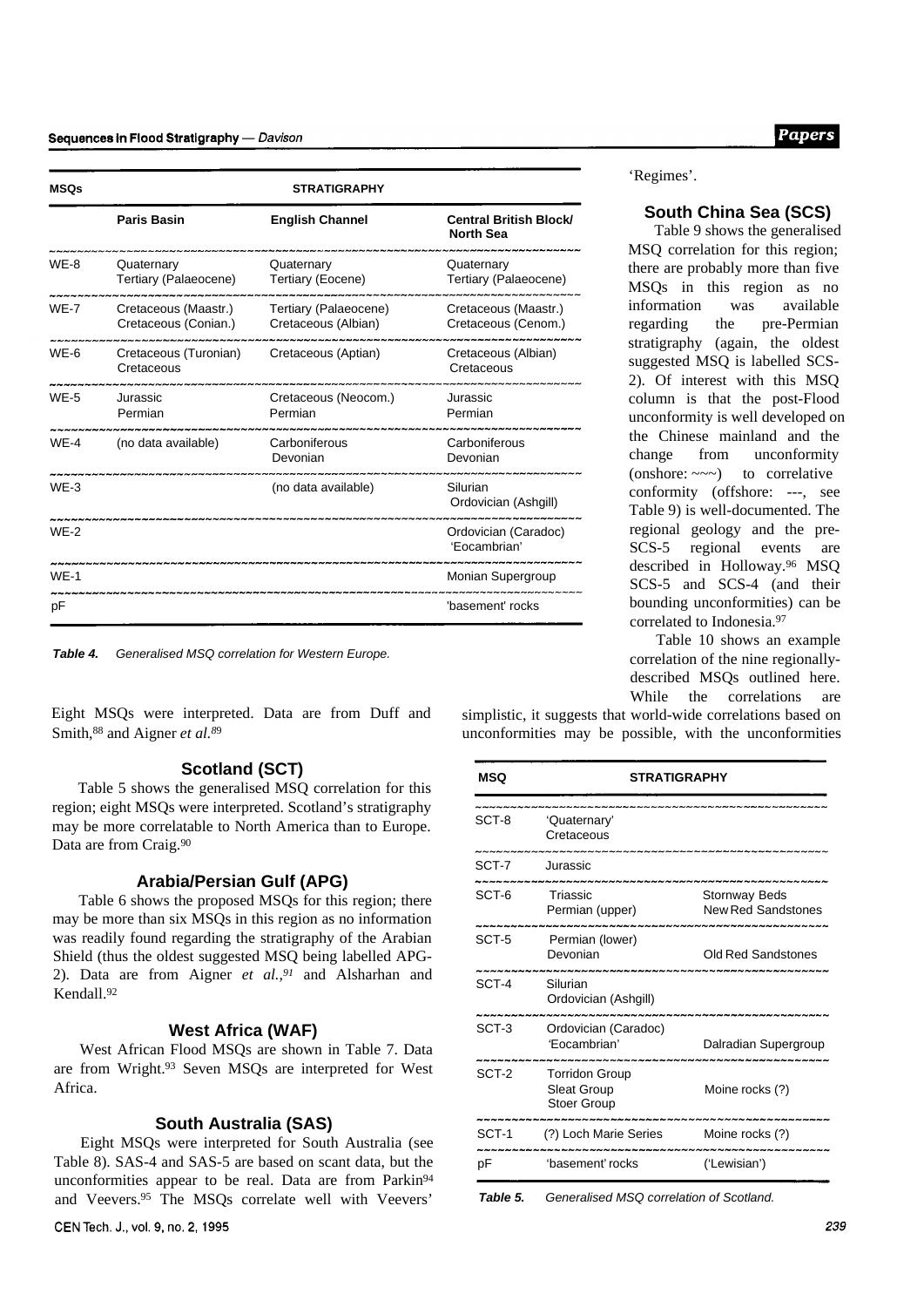| MSQ   | <b>STRATIGRAPHY</b>                         |                                              |  |  |
|-------|---------------------------------------------|----------------------------------------------|--|--|
| APG-7 | 'Quaternary'<br>Tertiary                    | (no data available for<br>this megasequence) |  |  |
| APG-6 | Aruma Group                                 |                                              |  |  |
| APG-5 | Wasia Group<br>Kahmah Group<br>Sahtan Group |                                              |  |  |
| APG-4 | Akdar Group<br>Haushi Group                 |                                              |  |  |
| APG-3 | Haima Group                                 | Mila Group                                   |  |  |
| APG-2 | <b>Hugt Group</b>                           | Hormuz Group/Formation?                      |  |  |
| 7     | 'Basement Complex'                          | (no details available)                       |  |  |

*Table 6. Arabian/Persian Gulf Megasequences.*

representing geologic/hydrologic events which occurred during the Genesis Flood. Similarities in lithologies between locations aid in correlating MSQs.<sup>98'99</sup> This was the way SAS-1 was correlated to SAF-1 (and WAF-1). MSQs RP-2, WAF-2, SAF-2, and SAS-2 are correlated based on their basal carbonate successions, and MSQs NA-2, SCT-2, and SAF-3 are correlated based on their inclusion of 'red bed' type lithologies. However, different MSQs can have different rock types, depending on more local sediment sources, and still be correlated based on other criteria, including their general position in the stratigraphic column. The example correlation given is a cursory one, and not assumed to be absolutely correct. The labelled unconformities in Figure 10 are inferred to be world-wide, and due to global-scale,

| MSQ   | <b>STRATIGRAPHY</b>                          |                                      |  |  |
|-------|----------------------------------------------|--------------------------------------|--|--|
| WAF-7 | Niger Delta<br><b>Chad Formation</b>         | Imo Shale<br><b>Gwandu Formation</b> |  |  |
| WAF-6 | Sokoto Group<br>Asu River Group              | Rima Group<br>Continental Hamadian   |  |  |
| WAF-5 | Tegma Sandstone Group<br><b>IrhazerClays</b> |                                      |  |  |
| WAF-4 | Obosum Group                                 |                                      |  |  |
| WAF-3 | Pendjari Group                               |                                      |  |  |
| WAF-2 | Dapango-Bombouaka Group<br>Katangan          |                                      |  |  |
| WAF-1 | Birmian-Tarkwaian rocks                      |                                      |  |  |
| рF    | greenstone belts                             |                                      |  |  |

*Table 7. West African Megasequences.*

| MSQ     | <b>STRATIGRAPHY</b>                                                                                           |                                          |  |  |  |
|---------|---------------------------------------------------------------------------------------------------------------|------------------------------------------|--|--|--|
| SAS-8   | <b>Loxton Formation</b><br><b>Bookpurnang Formation</b>                                                       | Parilla Formation                        |  |  |  |
| SAS-7   | Port Willunga Beds<br><b>Buccleuch Group</b><br>Knight Group                                                  | <b>Gambier Limestone</b>                 |  |  |  |
| SAS-6   | <b>Neales River Group</b><br><b>Blythesdale Group</b><br><b>Birkhead Formation</b><br><b>Hutton Formation</b> | Sherbrook Group<br>Otway Group           |  |  |  |
| SAS-5   | Nappamerrie Formation (scant data)<br>Gidgealpa Formation<br>Merrimelia Formation                             |                                          |  |  |  |
| SAS-4   | Devonian<br>Ordovician                                                                                        | (scant data)                             |  |  |  |
| SAS-3   | Lake Frome Group<br>Hawker Group                                                                              | Kangaroo Island Group<br>Kanmantoo Group |  |  |  |
| $SAS-2$ | Wilpena Group<br><b>Burra Group</b><br>(Adelaidian Sequence)                                                  | Umberatana Group<br>Callanna Beds        |  |  |  |
| SAS-1   | Gawler Range Volcanics<br>Corunna Conglomerate<br>Formation<br>Moonabie Formation                             |                                          |  |  |  |
| рF      | <b>Clive Metamorphics</b><br>Willyama Complex                                                                 |                                          |  |  |  |

*Table 8. Megasequences of South Australia.*

globally-controlled tectonic activity. The MSQ correlation shown in Table 10 presents an initial framework for deducing the geologic history of the Flood based on lithostratigraphy without having to depend on the current geological (evolutionbased) time system. This is important, as MSQ correlations cross evolutionary 'time lines'; for example, MSQ NA-8 (see Table 2) includes Tate Palaeocene to Pleistocene' sediments on the Texas Gulf coast, but would include 'early Cretaceous to Pleistocene' sediments on the Virginia coastal plain. Another example would be that of the correlation of 'Proterozoic' NA-1 with 'Archaean' SAF-1.

Please note that at no single locality in the world do all the described megasequences for a region lie atop one another; the time relationships are horizontal as well as vertical in space. Figures 5 and 6 demonstrate this for the South African MSQs.100101 Even in the Grand Canyon, as deep as it is, there are only four MSQs represented:<sup>102</sup> NA-6, NA-5, NA-3 and NA-2 (resting on pre-Flood rocks).

# **PRESENT LIMITATIONS**

There are presently two basic limitations to this method.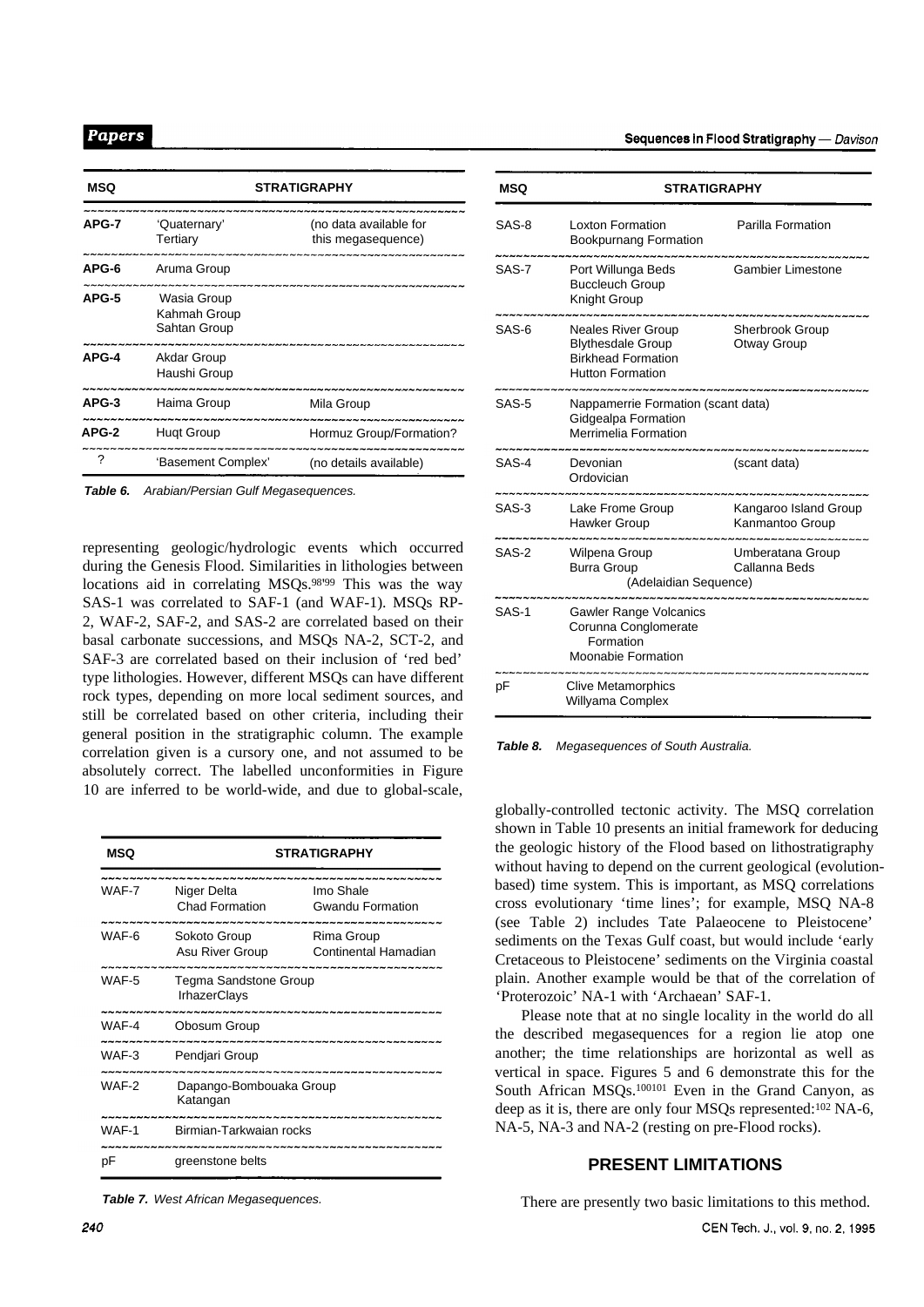| <b>MSQ</b> | <b>STRATIGRAPHY</b>                                                          | <b>REGIONALEVENTS</b>                |
|------------|------------------------------------------------------------------------------|--------------------------------------|
| post-Flood | Pleistocene and younger<br>-~~~~~~~~~~~~~~~~~~~~~~ end Flood                 |                                      |
| SCS-6      | Pliocene<br>Oligocene (upper)                                                | Regression of<br><b>Flood waters</b> |
| SCS-5      | Oligocene (lower)<br>Palaeocene<br>~~~~~~~~~~~~~~~~~~~~~~~~~~~~~~ Rift onset |                                      |
| SCS-4      | Cretaceous<br>-~~~~~~~~~~~~~~~~~~~~~~~~~~~~~~~~~ 'Yenshanian'                |                                      |
| SCS-3      | Jurassic                                                                     |                                      |
|            | SCS-2 Permo-Triassic<br>???~~~~~~~~~~~~~~~~~~~~~~~~~~~~~~~?                  |                                      |
| ?          | (no further information)                                                     |                                      |

*Table 9. Generalised Megasequences for the South China Sea.*

Firstly, it is mainly restricted to cratonic regions and passive margins. Due to locally and regionally variable sedimentation, it is not applicable to collision zones or active margins (for example, the Namaqua-Natal Metamorphic Belt of South Africa). Klein also argues that UBSs (MSQs) cannot be correlated into foreland basins because *'a fundamental tectonic control influences the sequence arrangement'*. <sup>103</sup> Klein reports that his attempt to correlate Sloss's cratonic sequences into the Appalachian foreland basin failed. I suggest that Klein's attempted correlation may have been based on assigned (evolutionary) geologic time, rather than on comparing lithostratigraphic packages. On the other hand, most of the Karoo Sequence is a foreland basin to the Cape Fold Belt, and yet it seems to correlate well even with Sloss's scheme.104 More work needs to be

Papers

done to investigate this issue.

Secondly, much of the MSQ definitions presented here (except for parts of North America and South Africa) are dependent on (evolutionary-time based) interpretations of other geologists. For example, in the Grand Canyon, Kaskaskia (NA-5) Redwall Limestone lies unconformably on Sauk (NA-3) Muav Limestone.105 However, a recent investigation into this unconformity questions whether it is real. Snelling reports that

*'the actual observational evidence in the field supports the contention that continuous deposition occurred as the Redwall Limestone was deposited on top of the Muav Limestone, there being some interfingering and fluctuations during the postulated "changeover" period. There is no buried erosion surface evident, so the facts strongly suggest that the Redwall Limestone was deposited immediately after, and about the same time as, the Muav Limestone.'106* (Emphasis his.)

Geologists familiar with individual regions need to construct and verify megasequence stratigraphic columns for those regions.

## **CONCLUSION**

In conclusion, it is suggested that megasequences (and their bounding unconformities) can indicate globallycontrolled tectonic (including volcanic), tidal, eustatic and hydraulic activity, which would have controlled sedimentation during the Flood. Unconformities are understood to be erosive boundaries created by the combination of tectonic movements, tidal effects, eustasy and hydraulic action. As explained earlier, unconformities do have time significance, as they mark the occurrence of an event in real time which interrupted the otherwise continuous deposition of sediments

| <b>REGIONS:</b> | NA                 | <b>SCT</b>     | <b>WE</b>        | <b>RP</b>    | <b>APG</b>       | <b>WAF</b> | <b>SAF</b>       | <b>SAS</b>              | scs            |
|-----------------|--------------------|----------------|------------------|--------------|------------------|------------|------------------|-------------------------|----------------|
|                 |                    |                |                  |              |                  |            |                  |                         |                |
|                 | $NA-8$             | SCT-8          | $WE-8$           | RP-9         | APG-7            | WAF-7      | SAF-7            | SAS-8                   | SCS-6          |
|                 | $NA - 7$<br>$NA-6$ | SCT-7          | $WE-7$           | RP-8<br>RP-7 | $APG-6$<br>APG-5 | WAF-6      | $SAF-6$          | SAS-7<br>SAS-6<br>SAS-5 | SCS-5<br>SCS-4 |
| MSQs:           | $NA-5$             | SCT-6<br>SCT 5 | $WE-6$<br>$WE-5$ | RP-6<br>RP-5 | $APG-4$          | WAF-5      | SAF-5            | SAS-4                   | SCS-3          |
|                 | $NA-4$             | SCT-4          | $WE-4$           | RP-4         | $APG-3$          | $WAF-4$    | SAF-4            | SAS-3                   | SCS-2          |
|                 | $NA-3$<br>$NA-2$   | SCT-3<br>SCT-2 | $WE-3$           | RP-3         | APG-2            | WAF-3      | SAF-3            |                         |                |
|                 |                    |                | WE 2             | RP 2         |                  | WAF-2      | SAF <sub>2</sub> | SAS 2                   |                |
|                 | NA-1               | SCT 1          | $WE-1$           | $HP-1$       |                  | WAF-1      | SAF-1            | SAS-1                   |                |
|                 |                    |                |                  |              | pre-Flood rocks  |            |                  |                         |                |

*Table 10. Example Correlation of MSQs.* possibly world-wide in

during the Flood. The determination of MSQs in a region gives the stratigraphic framework of the depositional history of the Genesis Flood for that region. From the correlation of MSQs, it may be possible to construct a Flood stratigraphic framework in which to interpret the depositional history of the Genesis Flood for the entire earth. As Table 10 shows, the example correlation done suggests that five of the inter-regional unconformities defined in each region are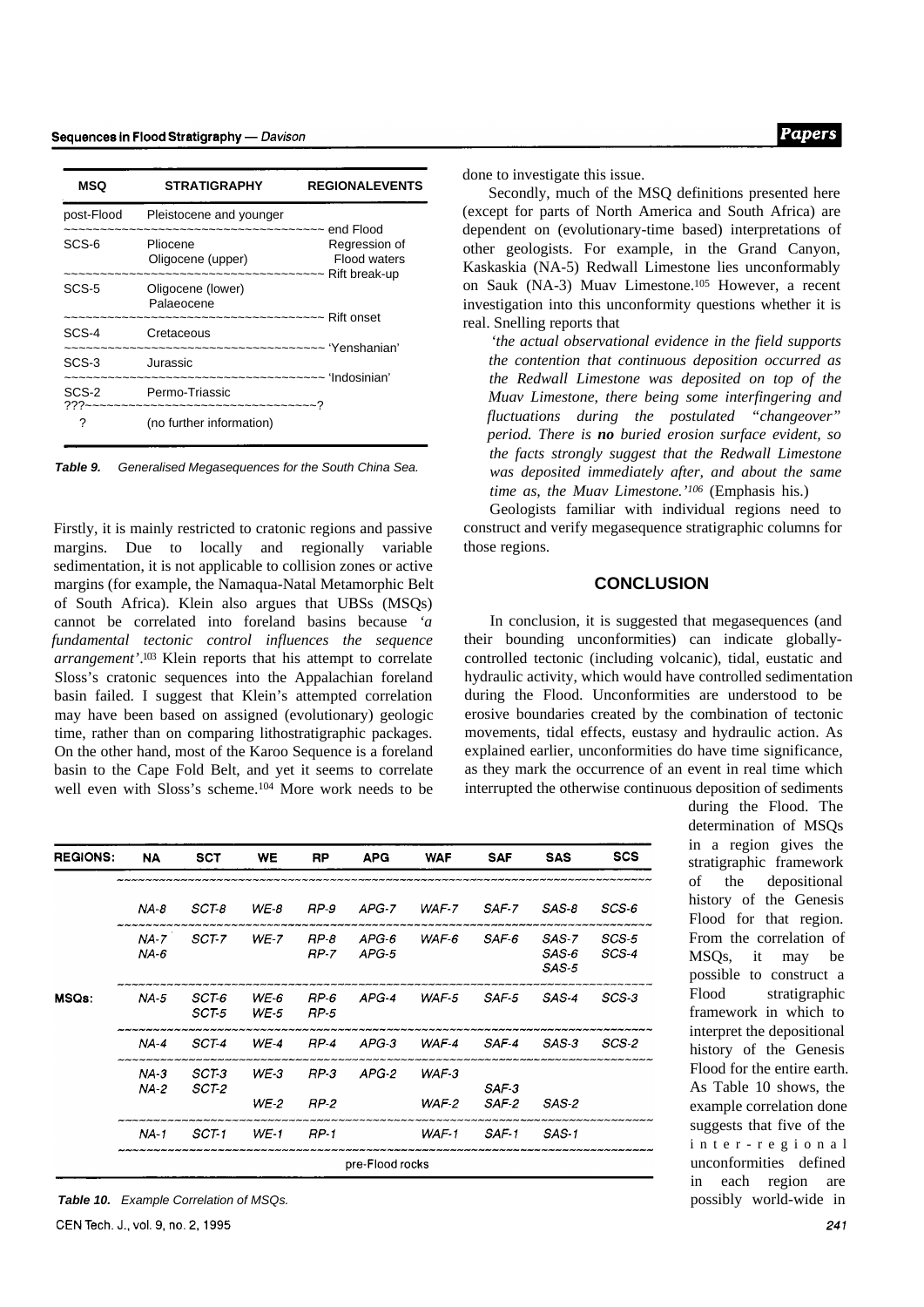extent, indicating the possibility that five major tectonic/ eustatic (or other) events were globally-controlled. It is suggested that this concept be adopted for interpreting Flood geology for several reasons, including the fact that MSQs are defined by physical boundaries (unconformities), and are thus lithostratigraphic (as opposed to time stratigraphic [evolutionary]). Each sequence refers to a cluster of strata of varying but continuous (relative) age, that is, continuous deposition (within the sequence/depocentre). It is suggested that MSQs represent more coherent subdivisions of geologic time within a single tectonic domain during the Flood, and should be utilised to replace the presently used uniformitarian geologic time system for analysis of the depositional history of the Genesis Flood.

# **ACKNOWLEDGMENTS**

I would like to thank Dr Andrew Snelling, Dr Kurt Wise, and an anonymous reviewer of an earlier manuscript for their input into this paper; they have made it a better paper. I would like to thank Cathy Christiansen for drafting the figures, and Laurel Hemmings, Marie Price and Alison Davison for assistance with typing and setting out the paper (deciphering my 'chicken scratch'). I want to thank God for bringing me into contact with people and ideas over the years that have led to the formulation of the framework proposed in this paper. I want to also thank Andrew for the encouragement to finish the paper in the face of several obstacles. Finally, I want to thank my wife Alison for putting up with this project for the last two years, despite the obstacles we had to face together during that time; thank you for your love and support.

# **REFERENCES**

- 1. Barker, K. (ed.), 1985. **The NIV Study Bible (New International Version)**, Zondervan Bible Publishers, Grand Rapids, Michigan, USA.
- 2. Wheeler, H. E., 1964. Base level, lithosphere surface and time-stratigraphy. **Geological Society of America Bulletin, 75**:599–610.
- 3. Wise, K. P., 1992. Some thoughts on the Precambrian fossil record. **CEN Tech. J., 6**(1): 154-175.
- 4. Holt, R., 1995. The Flood/post-Flood boundary. **CEN Tech. J.** (in preparation).
- 5. Austin, S. A. (ed.), 1994. **Grand Canyon Monument to Catastrophe**, Institute for Creation Research, Santee, California, USA.
- 6. Vail, P. R., Mitchum, R. M., Jr, and Thompson, S., Ill, 1977. Seismic stratigraphy and global changes in sea level, Part 4: Global cycles of relative changes of sea level. *In:* **Seismic Stratigraphy — Applications to Hydrocarbon Exploration, AAPG Memoir 26**, C. E. Payton (ed.), American Association of Petroleum Geologists, Tulsa, Oklahoma, USA.
- 7. Vail *et al.,* Ref. 6.
- 8. Froede, C. R., Jr., 1994. Sequence stratigraphy and creation geology. **Creation Research Society Quarterly, 31**(3): 138-147 (p. 144).
- 9. Clark, R. E. D. and Voss, H. D., 1990. Resonance and sedimentary layering in the context of a global Flood. *In:* **Proceedings of the Second International Conference on Creationism**, R. E. Walsh and C. L. Brooks (eds), Creation Science Fellowship, Pittsburgh, Pennsylvania, Vol. 2, pp. 53- 63.
- 10. Longwell, C. R. (chairman), 1949. **Sedimentary Facies in Geologic History, Memoir 39**, Geological Society of America, Boulder, Colorado.
- 11. Sloss, L. L., 1963. Sequences in the cratonic interior of North America.

#### **Geological Society of America Bulletin, 74**:93-114.

- 12. Wheeler, Ref. 2.
- Mitchum, R. M., Jnr., Vail, P. R. and Thompson, S., Ill, 1977. Seismic stratigraphy and global changes of sea level, part 2: the depositional sequence as a basic unit for stratigraphic analysis. *In :* **AAPG Memoir 20**, American Association of Petroleum Geologists, Tulsa, Oklahoma, pp. 53- 62.
- 14. Winter, H. de la R., 1984. Tectonostratigraphy, as applied to analysis of South African Phanerozoic basins. **Transactions of the Geological Society of South Africa, 87**:169-179.
- 15. Klein, G.deV., 1991. Basin sedimentology and stratigraphy the basin fill. *In:* **Sedimentary and Diagenetic Mineral Deposits: A Basin Analysis Approach to Exploration, Reviews in Economic Geology 5**, E. R. Force, J. J. Eidel and J. B. Maynard (eds), Society of Economic Geologists, Chelsea, Michigan, USA.
- 16. Sloss, Ref. 11.
- 17. Klein, Ref. 15.
- 18. Sloss, Ref. 11.
- 19. Mitchum et al., Ref. 13, p. 53.
- 20. Nevins, S. E., 1971. Stratigraphic evidence of the Flood. *In:* **A Symposium on Creation**, D. W. Patten (ed.), Baker Book House, Grand Rapids, Michigan, Vol. Ill, pp. 33-65.
- 21. Froede, Ref. 8.
- 22. American Geological Institute, 1976. **Dictionary of Geological Terms**, Anchor Press/Doubleday, Garden City, New York.
- 23. Bates, R. L. and Jackson, J. A., 1980. **Glossary of Geology**, American Geological Institute, Falls Church, Virginia, USA, 751. p.
- 24. Beukes, N. J. and Smit, C. A., 1987. New evidence for thrust faulting in Griqualand West, South Africa: implications for stratigraphy and the age of red beds. **South African Journal of Geology, 90**(4):378–394.
- 25. Roth, A. A., 1988. Those gaps in the sedimentary layers. **Origins, 15**(2):75-92.
- 26. Clark and Voss, Ref.9.
- 27. Roth, Ref. 25.
- 28. Roth, Ref. 25, p. 89.
- 29. Visser, J. N. J., 1992. The Dwyka Group in the western half of the Karoo Basin, South Africa. **Field Guide Book for Excursion 1**, Geocongress 1992, Geological Society of South Africa, Johannesburg.
- 30. Winter, H. de la R., 1993. All the rocks below an unconformity are older than the rocks above it: the fundamental law of sequence chronostratigraphy (reply to Johnson). **South African Journal of Geology, 96**(4):228-231.
- 31. Winter, Ref. 14.
- 32. Abbott, W. O., 1985. The recognition and mapping of a basal transgressive sand from outcrop, subsurface, and seismic data. *In:* **Seismic Stratigraphy II: An Integrated Approach, AAPG Memoir 39**, O. R. Berg and D. G. Woolverton (eds), American Association of Petroleum Geologists, Tulsa, Oklahoma, USA.
- 33. Abbott, Ref. 32.
- 34. Mitchum *et al.,* Ref. 13.
- 35. Winter, Ref. 30.
- 36. Vail et al., Ref. 6.
- 37. Klein, Ref. 15.
- 38. Morris, H. M. and Parker, G. E, 1987. **What is Creation Science?**, Master Books, El Cajon, California, USA.
- 39. Mitchum *et al.,* Ref. 13.
- 40. Klein, Ref. 15.
- 41. Morton, G. R, 1984. Global, continental and regional sedimentation systems and their implications. **Creation Research Society Quarterly, 21**(1):23–33.
- 42. Ager, D. V, 1993. **The Nature of the Stratigraphical Record**, Third edition, John Wiley and Sons, Inc, New York.
- 43. Ager, Ref 42, p. 23.
- 44. Morton, Ref. 41, p. 31.
- 45. Sloss, Ref. 11.
- 46. Sloss, L. L, 1976. Areas and volumes of cratonic sediments, western North America and eastern Europe. **Geology, 4**:272-276.
- 47. Klein, Ref. 15.
- 48. Winter, Ref. 14.
- 49. Klein, Ref. 15.
- 50. Winter, Ref. 14.